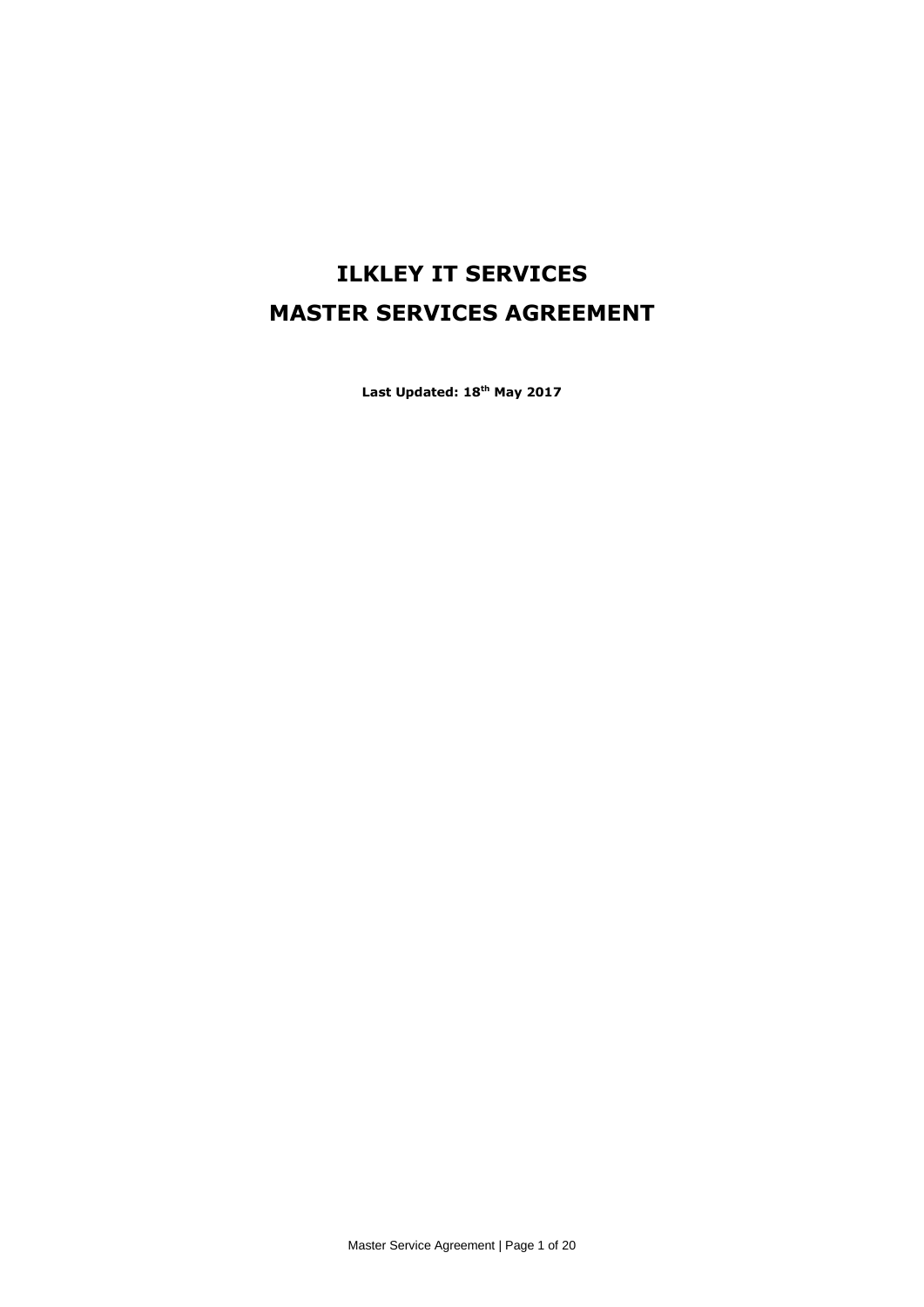## **Index**

- 1. Definitions and Interpretation
- 2. Term
- 3. Orders
- 4. Services
- 5. Software
- 6. Equipment
- 7. Charges and Rebates
- 8. Use of the Services
- 9. Suspension of the Service
- 10. Maintenance
- 11. Intellectual Property Rights
- 12. Indemnities
- 13. Limitation of Liability
- 14. Force Majeure
- 15. Termination
- 16. Consequences of Termination
- 17. Confidential Information
- 18. Assignment
- 19. Escalation and Dispute Resolution
- 20. No Partnership or Agency
- 21. Variations
- 22. Entire Agreement
- 23. Notices
- 24. Waiver
- 25. Severance
- 26. Governing Law and Jurisdiction
- 27. Counterparts
- 28. Anti-Bribery
- 29. Agreement & Schedule Amendment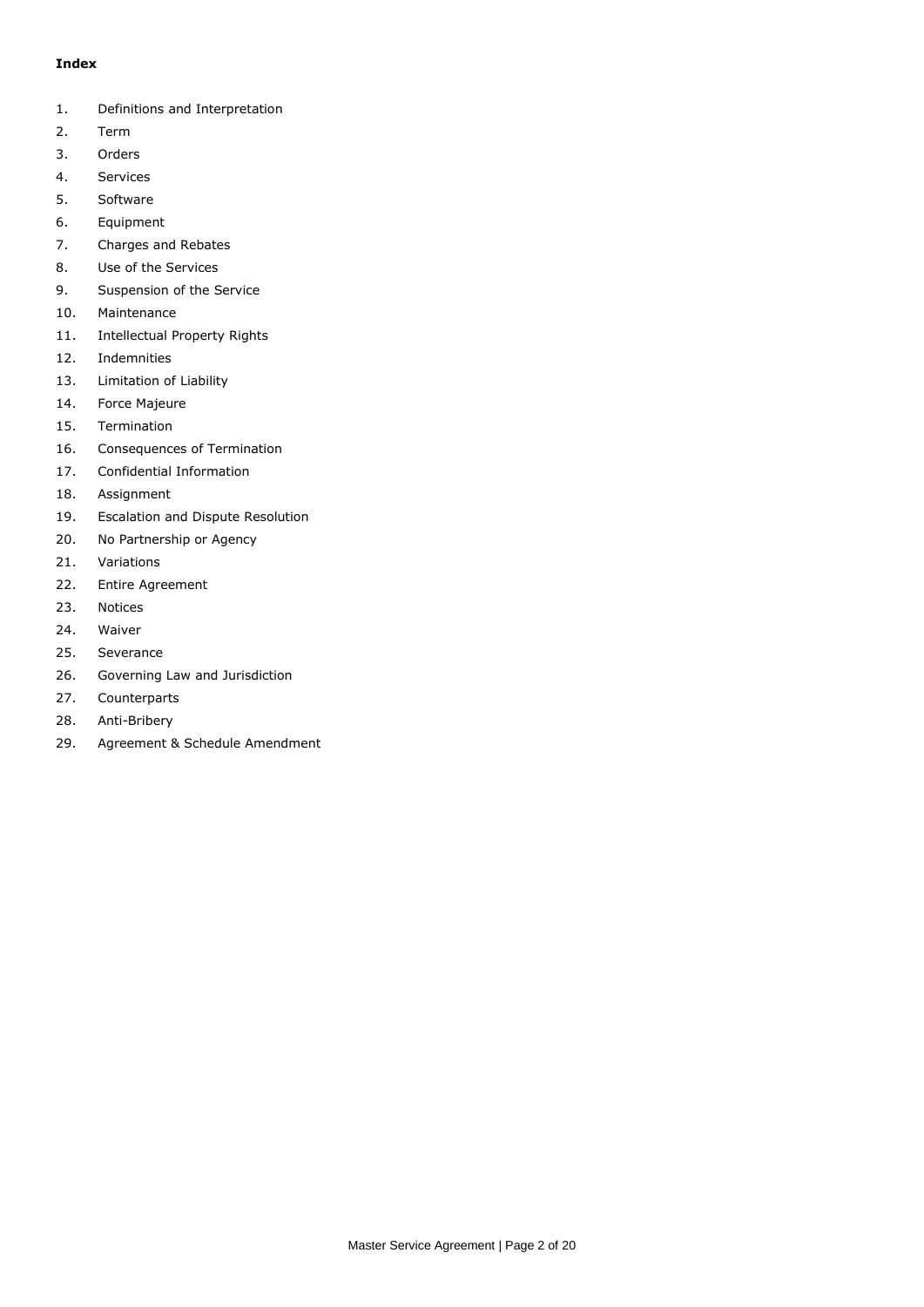1. **ILKLEY IT SERVICES** is a limited company incorporated in England and Wales with registration number 05416115, whose registered office is at 4 STRATHMORE ROAD, ILKLEY, WEST YORKSHIRE, LS29 8PQ and principal place of business is at 4 STRATHMORE ROAD, ILKLEY, WEST YORKSHIRE, LS29 8PQ ("**ILKLEY IT SERVICES**");

And

2. **THE CUSTOMER** identified in the contract application (the "**Customer**")

The parties to this Agreement agree to sign this Agreement by electronic signature (whatever the form the electronic signature takes) and agree that such method of signature shall be equally conclusive of their intention to be bound by the terms and conditions of this Agreement.

By signing up for the Services you warrant that you are capable of entering into a binding contract; or are acting with the express permission of a person or organisation and using the payment details of that person and that they also agree to be bound by the terms of this Agreement. You also agree to comply and adhere to any and all applicable laws and regulations in relation to this Agreement.

## **1. Definitions and Interpretation**

1.1. In this Agreement, the following expressions shall have the following meanings unless the context otherwise requires:

| "Acceptable Use Policy"           | ILKLEY IT SERVICES's acceptable use policy concerning use of the Service at the       |
|-----------------------------------|---------------------------------------------------------------------------------------|
|                                   | Appendix to this Agreement as may be updated from time to time in accordance with     |
|                                   | clause 8.13.7;                                                                        |
| "the Act"                         | the Communications Act 2003;                                                          |
| "Agreement"                       | the execution page, the Particulars of Contract and these General Terms and           |
|                                   | Conditions;                                                                           |
| "Appropriate Use"                 | the use of services in accordance with the Numbering Conventions set down by          |
|                                   | Ofcom which govern the use and management of numbers and codes from the               |
|                                   | United Kingdom's Specified Numbering Scheme;                                          |
| "Associated Company"              | each and any Parent Undertaking or Subsidiary Undertaking of a company and each       |
|                                   | and any Subsidiary Undertaking of a Parent Undertaking of that company. Parent        |
|                                   | Undertaking and Subsidiary Undertaking shall have the meanings given to them as in    |
|                                   | section 1162 of the Companies Act 2006;                                               |
| "Business Day"                    | any day which is not a Saturday, a Sunday or a bank or public holiday in England;     |
| "Charges"                         | the charges for use, installation and delivery of the Services as specified in the    |
|                                   | Service Schedule;                                                                     |
| "CLI" or "Caller Line Identifier" | a single telephone line with a unique telephone number allocated as part of the UK    |
|                                   | national switched network;                                                            |
| "Customer"                        | the party identified in the application for an account;                               |
| "Customer Information"            | the information that the Customer should provide to ILKLEY IT SERVICES in relation    |
|                                   | to the Services (including all relevant details which relate to the Customer's and/or |
|                                   | any User's requirement for the provision of the Services and information more         |
|                                   | particularly described in the Service Schedule);                                      |
| "Code"                            | any Code of Practice relevant to the Services issued by Phonepay Plus or Ofcom as     |
|                                   | amended from time to time;                                                            |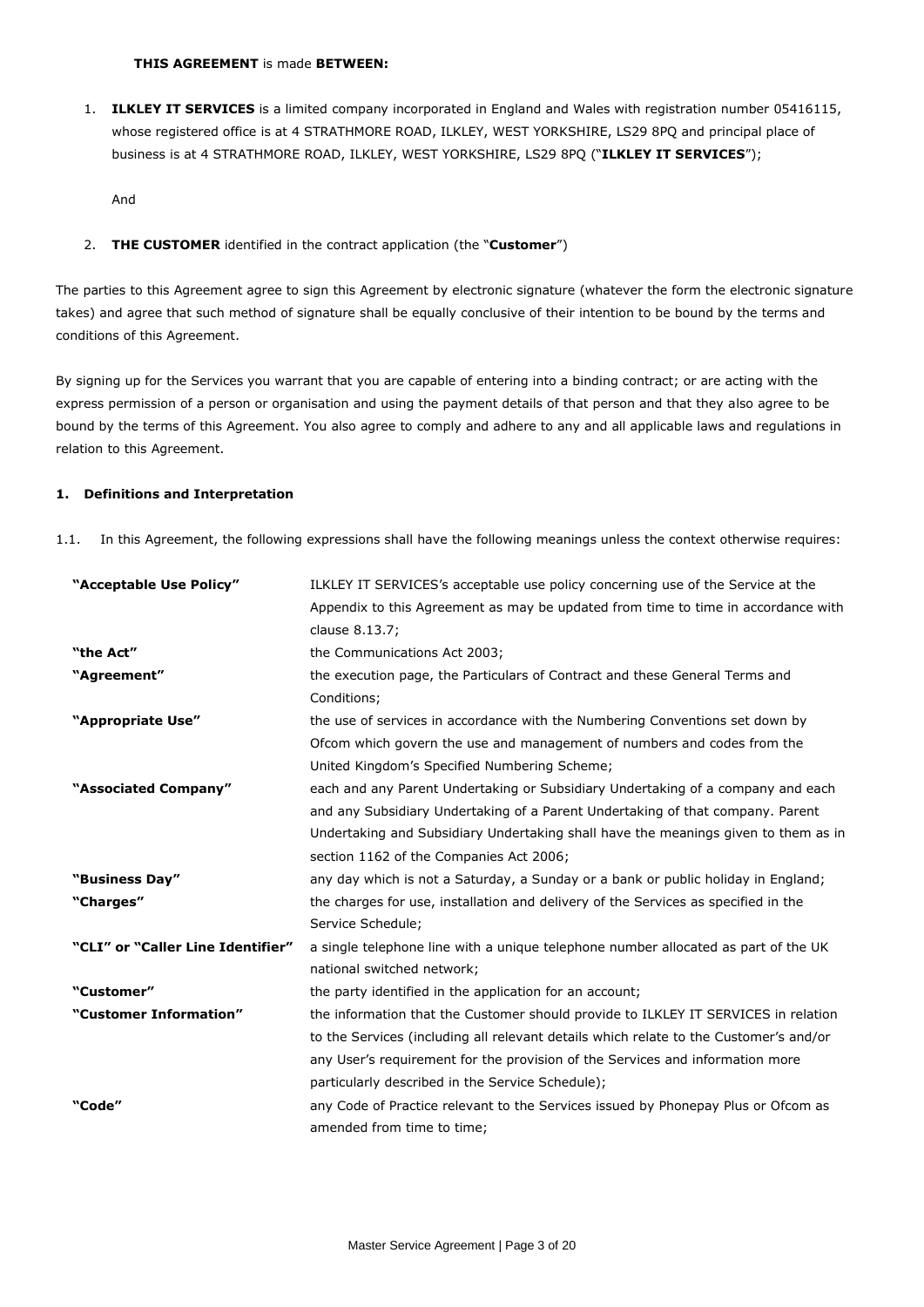| "Confidential Information"<br>"ILKLEY IT SERVICES | all confidential information or data (whether oral, visual, recorded in writing, in any<br>other medium or by any other method) disclosed to or obtained by one party from<br>the other or from a third party, including any information relating to a Party's<br>operations, processes, plans, intentions, price lists, pricing structures, know-how,<br>design rights, trade secrets, software, market opportunities, customers and business<br>affairs;<br>the system for the conveyance, through the agency of electric, magnetic, electro- |
|---------------------------------------------------|-------------------------------------------------------------------------------------------------------------------------------------------------------------------------------------------------------------------------------------------------------------------------------------------------------------------------------------------------------------------------------------------------------------------------------------------------------------------------------------------------------------------------------------------------|
| Network"                                          | magnetic, electro-chemical or electro-mechanical energy of (i) speech, music and                                                                                                                                                                                                                                                                                                                                                                                                                                                                |
|                                                   | other sounds, (ii) visual images signals serving for the impartation (whether as                                                                                                                                                                                                                                                                                                                                                                                                                                                                |
|                                                   | between persons and persons, things and things or persons and things) of any                                                                                                                                                                                                                                                                                                                                                                                                                                                                    |
|                                                   | matter otherwise than in the form of sounds or visual images or (iii) signals serving                                                                                                                                                                                                                                                                                                                                                                                                                                                           |
|                                                   | for the actuation or control of machinery or apparatus which ILKLEY IT SERVICES                                                                                                                                                                                                                                                                                                                                                                                                                                                                 |
|                                                   | operates in connection with the provision of the Service;                                                                                                                                                                                                                                                                                                                                                                                                                                                                                       |
| "the Equipment"                                   | any all equipment owned or controlled by ILKLEY IT SERVICES utilised in the                                                                                                                                                                                                                                                                                                                                                                                                                                                                     |
|                                                   | provision of the Service, including but not limited to the equipment related to or used                                                                                                                                                                                                                                                                                                                                                                                                                                                         |
|                                                   | in connection with the metallic path facility provided by a Service Provider;                                                                                                                                                                                                                                                                                                                                                                                                                                                                   |
| "Go Live Date"                                    | the date when ILKLEY IT SERVICES notifies the Customer or any User that the                                                                                                                                                                                                                                                                                                                                                                                                                                                                     |
|                                                   | Service is ready for use by the Customer or User, or if earlier the date when the                                                                                                                                                                                                                                                                                                                                                                                                                                                               |
|                                                   | Customer or User or starts to use the Service;                                                                                                                                                                                                                                                                                                                                                                                                                                                                                                  |
| "Insolvency Event"                                | the occurrence of any of the following events (or any event analogous to any of the                                                                                                                                                                                                                                                                                                                                                                                                                                                             |
|                                                   | following in a jurisdiction other than England and Wales) in relation to the relevant                                                                                                                                                                                                                                                                                                                                                                                                                                                           |
|                                                   | entity:                                                                                                                                                                                                                                                                                                                                                                                                                                                                                                                                         |
|                                                   | (a) the entity passing a resolution for its winding-up or a court of competent                                                                                                                                                                                                                                                                                                                                                                                                                                                                  |
|                                                   | jurisdiction making an order for the entity to be wound up or dissolved or the entity                                                                                                                                                                                                                                                                                                                                                                                                                                                           |
|                                                   | being otherwise dissolved;                                                                                                                                                                                                                                                                                                                                                                                                                                                                                                                      |
|                                                   | (b) the filing of a notice of intention to appoint an administrator of or, the filing of a                                                                                                                                                                                                                                                                                                                                                                                                                                                      |
|                                                   | notice of appointment of an administrator of or, the making of an administration                                                                                                                                                                                                                                                                                                                                                                                                                                                                |
|                                                   | order in relation to the entity or the appointment of a receiver or administrative                                                                                                                                                                                                                                                                                                                                                                                                                                                              |
|                                                   | receiver of, or an encumbrance taking possession of or levying distress over, or                                                                                                                                                                                                                                                                                                                                                                                                                                                                |
|                                                   | selling, the whole or any part of the entity's undertaking, assets, rights or revenue;                                                                                                                                                                                                                                                                                                                                                                                                                                                          |
|                                                   | (c) the entity proposing to enter into, or entering into an arrangement, compromise                                                                                                                                                                                                                                                                                                                                                                                                                                                             |
|                                                   | or composition in satisfaction of its debts with its creditors or any class of them or<br>takes steps to obtain a moratorium or makes an application to a court of competent                                                                                                                                                                                                                                                                                                                                                                    |
|                                                   | jurisdiction for protection from its creditors;                                                                                                                                                                                                                                                                                                                                                                                                                                                                                                 |
|                                                   | (d) the entity being unable to pay its debts or being deemed unable to pay its debts                                                                                                                                                                                                                                                                                                                                                                                                                                                            |
|                                                   | within the meaning of section 123 of the Insolvency Act 1986; or                                                                                                                                                                                                                                                                                                                                                                                                                                                                                |
| "Intellectual Property Rights"                    | (i) patents, designs, trade marks and trade names (whether registered or                                                                                                                                                                                                                                                                                                                                                                                                                                                                        |
|                                                   | unregistered), copyright and related rights, database rights, know-how and                                                                                                                                                                                                                                                                                                                                                                                                                                                                      |
|                                                   | confidential information; (ii) all other intellectual property rights and similar or                                                                                                                                                                                                                                                                                                                                                                                                                                                            |
|                                                   | equivalent rights in the world which currently exist or are recognised in the future;                                                                                                                                                                                                                                                                                                                                                                                                                                                           |
|                                                   | and (iii) applications, extensions and renewals in relation to any such rights;                                                                                                                                                                                                                                                                                                                                                                                                                                                                 |
| "Loss" or "Losses"                                | any and all losses, damages, costs, expenses, (including court or legal expenses) or                                                                                                                                                                                                                                                                                                                                                                                                                                                            |
|                                                   | other liabilities of whatever nature (whether foreseeable or not);                                                                                                                                                                                                                                                                                                                                                                                                                                                                              |
| "Order"                                           | the Customer's request for the supply of Services to a User as accepted by ILKLEY IT                                                                                                                                                                                                                                                                                                                                                                                                                                                            |
|                                                   | SERVICES in accordance with the applicable Services Agreement;                                                                                                                                                                                                                                                                                                                                                                                                                                                                                  |
| "Service"                                         | the services provided by ILKLEY IT SERVICES to the Customer as specified in a                                                                                                                                                                                                                                                                                                                                                                                                                                                                   |
|                                                   | Service Schedule;                                                                                                                                                                                                                                                                                                                                                                                                                                                                                                                               |
| "Service(s) Schedules"                            | any agreement between the parties stated as being subject to the terms of this                                                                                                                                                                                                                                                                                                                                                                                                                                                                  |
|                                                   | Agreement;                                                                                                                                                                                                                                                                                                                                                                                                                                                                                                                                      |
| "Service Credit"                                  | the credit offered by ILKLEY IT SERVICES for any failure by ILKLEY IT SERVICES to                                                                                                                                                                                                                                                                                                                                                                                                                                                               |
|                                                   | perform the Services in accordance with the Service Levels as more particularly                                                                                                                                                                                                                                                                                                                                                                                                                                                                 |
|                                                   | specified in the Service Schedule;                                                                                                                                                                                                                                                                                                                                                                                                                                                                                                              |

Master Service Agreement | Page 4 of 20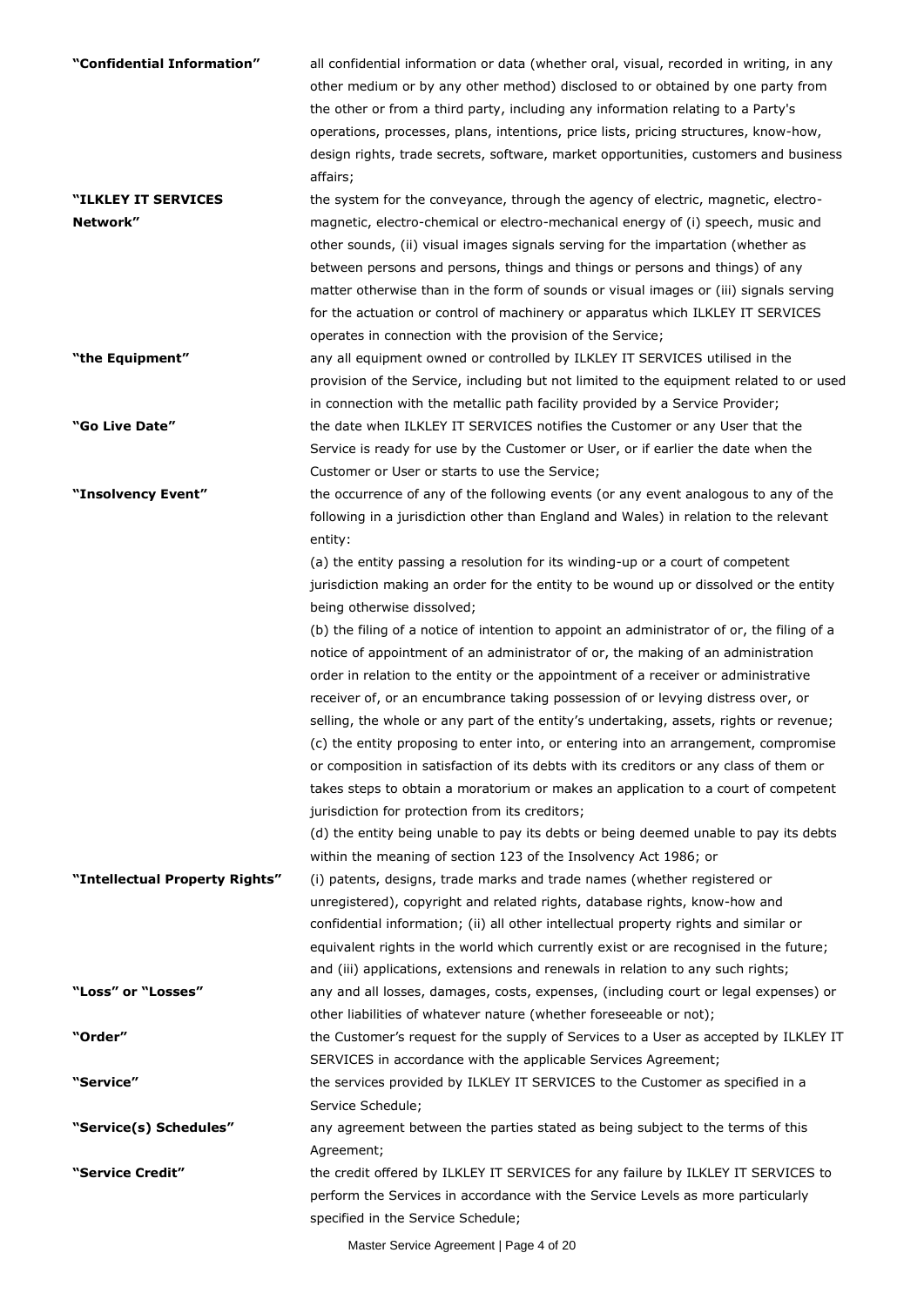| "Service Levels"         | the service levels in respect of the Services and specified in the Service Schedule;   |
|--------------------------|----------------------------------------------------------------------------------------|
| "Service Minimum Period" | the minimum period for the provision of the Service as specified in the Service        |
|                          | Schedule;                                                                              |
| "Service Provider"       | any person providing underlying or network facilities in connection with the Services; |
| "Support Processes"      | the means of contacting ILKLEY IT SERVICES's support team and reference material       |
|                          | outlining standard procedures;                                                         |
| "Trade Names"            | ILKLEY IT SERVICES together with such other trade names and/or logos as ILKLEY IT      |
|                          | SERVICES may adopt in connection with the operation of its business from time to       |
|                          | time;                                                                                  |
| "User"                   | a party to whom the Customer resells the Services and any other parties (including     |
|                          | without limit any ultimate end user) to whom the Services are subsequently resold      |
|                          | from time to time in accordance with the terms of this Agreement;                      |
| "VAT"                    | value added tax as defined in the Value Added Tax Act 1994 and including any other     |
|                          | tax from time to time replacing it or of a similar fiscal nature.                      |
| "Year"                   | means the period of 12 months from the date of the Agreement and each                  |
|                          | consecutive period of 12 months thereafter.                                            |

1.2. The clause headings are for convenience only and shall not affect the interpretation of this Agreement.

- 1.3. References to the singular include the plural and vice versa, and references to one gender include the other gender.
- 1.4. Any phrase introduced by the expressions "includes", "including" or "in particular" or any similar expression shall be construed as illustrative and shall not limit the sense of the words preceding those terms.
- 1.5. Any reference to a statute, statutory provision or subordinate legislation (together "legislation") shall (except where the context otherwise requires) (i) be deemed to include any bye-laws, licences, statutory instruments, rules, regulations, orders, notices, directions, consents or permissions made under that legislation and (iii) shall be construed as referring to any legislation which replaces, reenacts, amends or consolidates such legislation (with or without modification) at any time.
- 1.6. Unless specifically provided to the contrary all notices under this Agreement shall be in writing.
- 1.7. The Schedules form part of this Agreement and shall have effect as if set out in full in the body of this Agreement. Any reference to this Agreement includes the Schedules.
- 1.8. References to times are to London times.

## **2. Term**

This Agreement shall be effective upon the Customer Party completing the ILKLEY IT SERVICES online sign-up form and shall continue unless terminated in accordance with clause 15, for a minimum period of one (1) month (the "Initial Term") and shall continue thereafter until terminated in accordance with clause 15.

## **3. Orders**

- 3.1. The terms and conditions set out in this Agreement shall:
	- 3.1.1. apply to and be incorporated into each Service Schedule; and
	- 3.1.2. prevail over any inconsistent terms or conditions contained, or referred to, in the Customer's purchase order, confirmation of order, acceptance of a quotation or specification, or implied by law, trade custom, practice or course of dealing.
- 3.2. The Customer shall submit a request to ILKLEY IT SERVICES for each Service required by the Customer and if ILKLEY IT SERVICES is prepared to provide those services to the Customer under this Agreement a general Service Schedule shall be entered into between the parties in relation to those services, and then if Orders are to be placed then they shall be placed pursuant to the terms of the relevant Services Schedule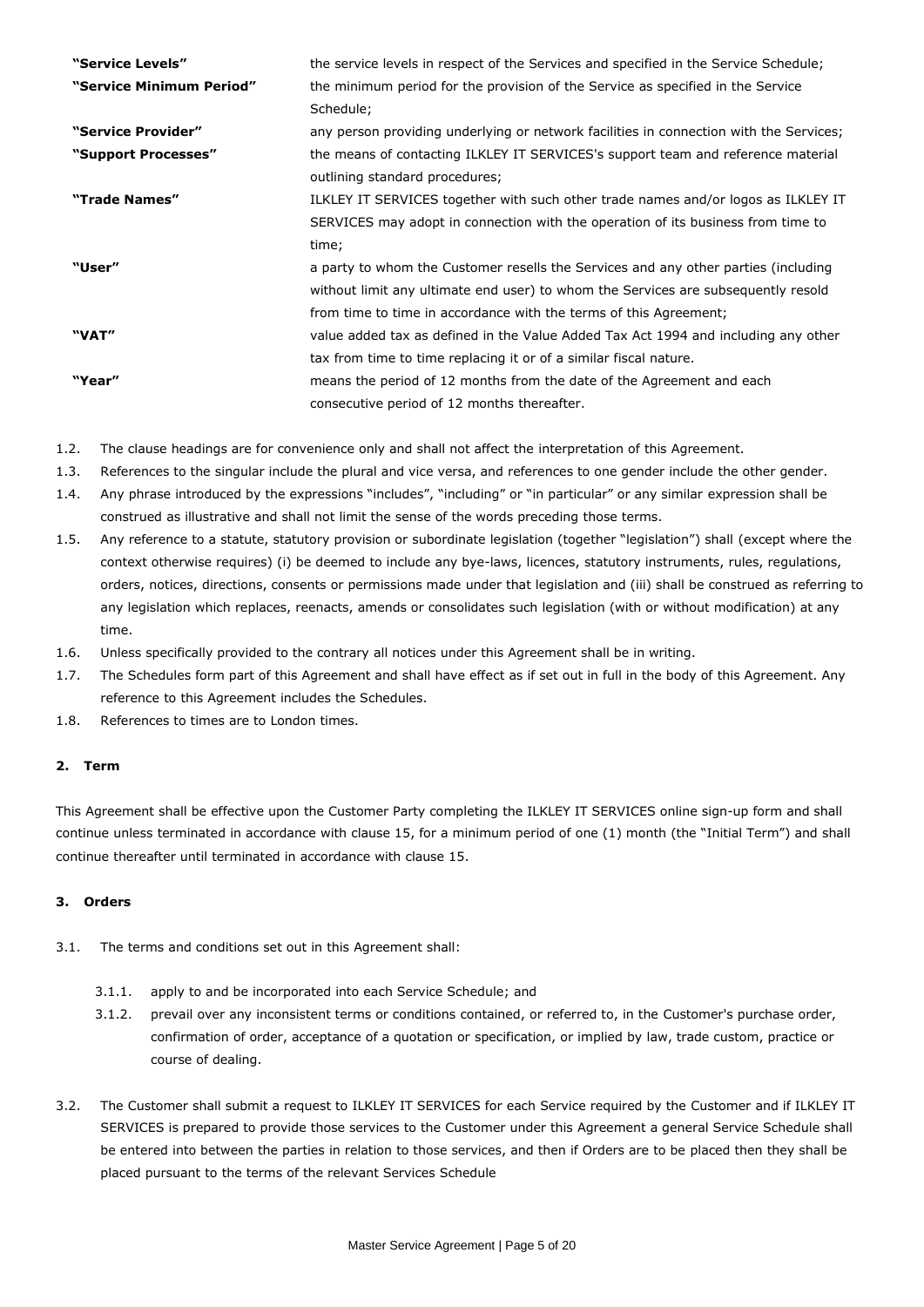- 3.3. Each individual Service is subject to its own Service Minimum Period the Service Minimum Periods are stated either in the Service Schedules for the Services provided under those schedules or, specifically on the order documentation for Services that carry variable Service Minimum Periods by specific Service or, failing any specific reference the Service Minimum Period defaults to thirty days.
- 3.4. Each individual Service is subject to its own notice period, in the absence of a specified notice period for a Service the default notice period is thirty days such notice to expire at the end of the Service Minimum Period.
- 3.5. Some Services are subject to termination fees which are payable on termination of the Service these are specified in the specific wholesale pricing tables where applicable.

# **4. Services**

- 4.1. During the Term, and subject to the Customer's compliance with this Agreement, ILKLEY IT SERVICES shall provide the Services to the Customer to the standards of a reasonable and prudent communications services provider offering the same or similar services in the United Kingdom and in accordance in all material respects with the Agreement and the Service Schedule.
- 4.2. ILKLEY IT SERVICES shall use reasonable endeavours to perform the Services in accordance with the Service Levels which shall apply with effect from the Go Live Date until the Service Schedule is terminated in accordance with its terms.
- 4.3. If ILKLEY IT SERVICES fails to provide the Services to meet any Service Levels then:
	- 4.3.1. ILKLEY IT SERVICES shall at ILKLEY IT SERVICES's expense deploy as soon as reasonably practicable such additional resources as are reasonably necessary to perform the Services in the future in a manner likely to meet the Service Levels.
	- 4.3.2. for the avoidance of doubt any failure of ILKLEY IT SERVICES to provide the Services in accordance with the Service Levels shall not be a material breach unless such breach is in itself material or is a minor breach that continues to a material extent, and is demonstrated to have a detrimental effect on the services provided and the Customer has first served written notice on ILKLEY IT SERVICES giving reasonable particulars of the relevant breach or breaches and afforded ILKLEY IT SERVICES a period of two months to remedy the deficiency and ILKLEY IT SERVICES shall have failed to comply with clause 4.3.1.
	- 4.3.3. ILKLEY IT SERVICES shall not be liable for any failure to comply with a Service Level to the extent is caused by the act or omission of any network operator
- 4.4. ILKLEY IT SERVICES shall use reasonable endeavours to meet any dates or times for performance of the Services specified in the Service Schedule and the Order. Except as expressly stated to the contrary in a Service Schedule or the Order any dates specified by ILKLEY IT SERVICES for performance of the Services or delivery in relation to the Agreement are an estimate only and in relation to the same and time shall not be of the essence. If no delivery dates are specified within the relevant Service Schedule delivery shall be within a reasonable time.
- 4.5. ILKLEY IT SERVICES may at any time make any changes to the Services supplied as it in its reasonable opinion deems necessary provided always that (a) any changes shall not materially affect the performances and/or accessibility of the Service(s) in a detrimental way; and (b) ILKLEY IT SERVICES shall provide the Customer as much notice as practicable prior to any such change taking effect (having due regard to the likely impact on the Customer and/or the Users and the nature of such change).
- 4.6. Customer contact
	- 4.6.1. The Customer and ILKLEY IT SERVICES shall each promptly provide the other with details of those personnel with whom each may, in ILKLEY IT SERVICES's performance of its obligations in the provision of any of the Services and the Customer's use of the Services, wish or be required to interface. These can be accessed and changed through the ILKLEY IT SERVICES Control Panel at any time.
	- 4.6.2. Each party shall promptly notify the other of any amendments to the contact details provided and in the case of the Customer the amended details shall be provided to ILKLEY IT SERVICES in accordance with clause 4.6.1.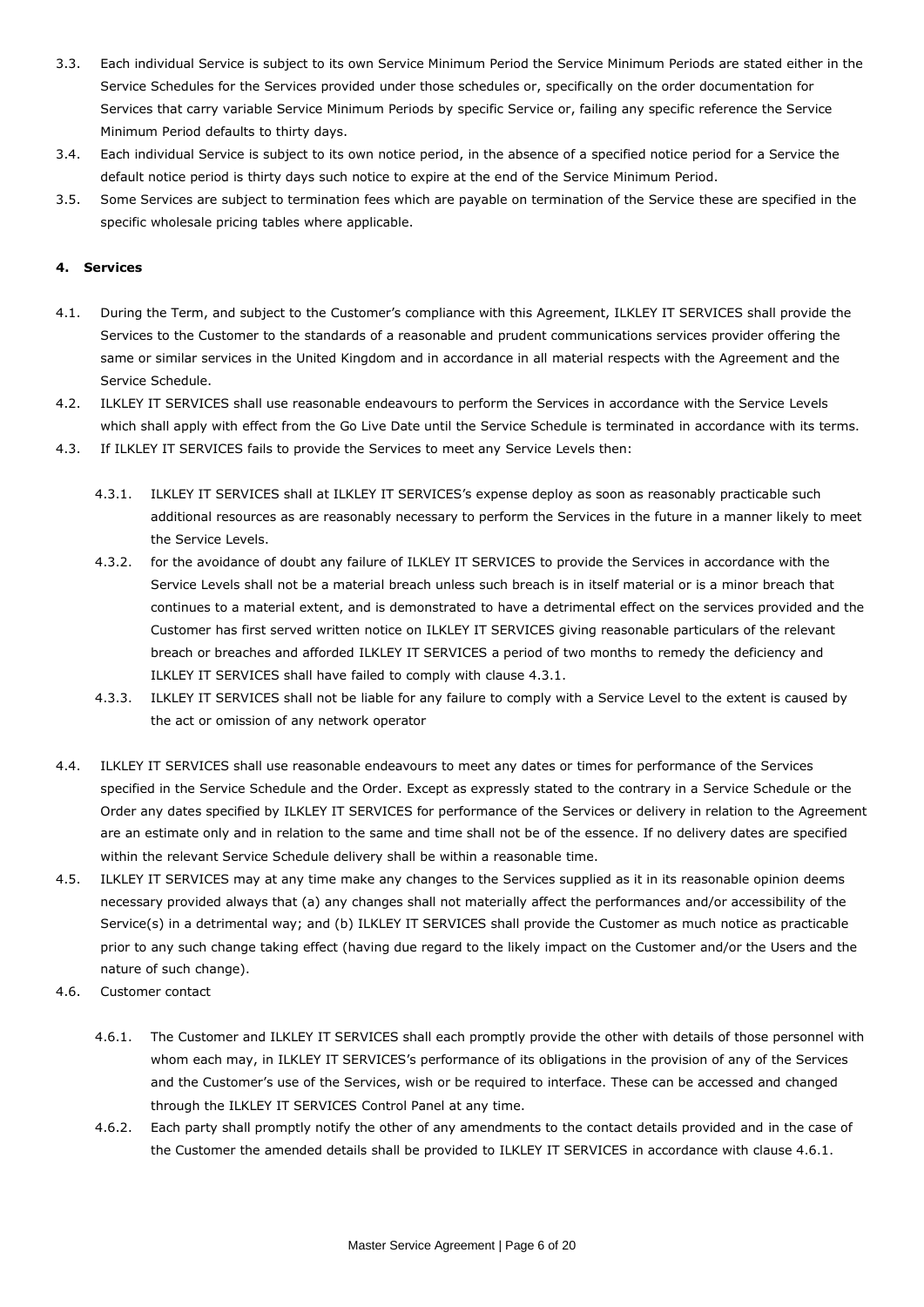4.6.3. ILKLEY IT SERVICES shall not be liable for any failure to satisfactorily provide any Services to the extent that such failure is due to:

(i) the Customer having failed to provide the requisite information or to update such information as required by this clause 4.6; or

(ii) ILKLEY IT SERVICES being unable to make contact with the Customer's nominated personnel due to such personnel being unavailable.

# **5. Software**

- 5.1. ILKLEY IT SERVICES hereby grants the Customer the right to use all software provided by ILKLEY IT SERVICES as part of the Services. Such licence shall be a personal, revocable, non-transferable, non-sub licensable right to use such software (without the requirement to pay licence fee or royalty fees) to the extent necessary to use the Services as contemplated by the Agreement and any Services Agreement. Such licence shall terminate immediately on the cessation of the provision of the applicable Services by ILKLEY IT SERVICES.
- 5.2. ILKLEY IT SERVICES shall, as soon as is reasonably practicable (after becoming aware) notify the Customer in the event that any use of the Services by the Customer or any User causes ILKLEY IT SERVICES to be in breach of any software licence which ILKLEY IT SERVICES has in place with any third-party licensor in order to provide the Services (or any part thereof). The Customer shall, as soon as is reasonably practical after such notification cease to use the Services in such manner and/or shall procure the same of Users (as applicable).

# **6. Equipment**

- 6.1. The Equipment will at all times remain the property of ILKLEY IT SERVICES or, if provided by a Service Provider, that Service Provider unless otherwise agreed in writing.
- 6.2. The Customer will:
	- 6.2.1. ensure that the Equipment is used only for the purposes of the Services;
	- 6.2.2. not connect any other equipment to the Equipment except as expressly authorised in writing by ILKLEY IT SERVICES;
	- 6.2.3. not tamper with or remove any label on any Equipment;
	- 6.2.4. not (and procure that the Users do not) open, disconnect, repair, maintain, modify or remove the Equipment; and
	- 6.2.5. permit ILKLEY IT SERVICES and/or any Service Provider to modify, change, add or replace the Equipment or any part of the Equipment;
- 6.3. The Customer is responsible for, and will, subject to clause 13, indemnify ILKLEY IT SERVICES in respect of, all costs, expenses and liabilities that ILKLEY IT SERVICES incurs as a result of any loss of or damage to the Equipment caused by the Customer other than where the damage or loss has been caused as a result of the Customer acting in accordance with instructions issued by ILKLEY IT SERVICES.
- 6.4. The Customer will not permit any lien, charge or other like restriction to be placed on the Equipment.
- 6.5. ILKLEY IT SERVICES may take possession of the Equipment from the Customer's or a User's premises or take other reasonable steps which ILKLEY IT SERVICES reasonably believes are necessary to protect its or the Service Provider's ownership rights in the Equipment and the Customer will use its reasonable endeavours to provide ILKLEY IT SERVICES with the necessary access to exercise these rights.
- 6.6. Promptly after expiry or earlier termination of any Services Agreement, the Customer will use its reasonable endeavours to provide ILKLEY IT SERVICES and Service Providers with access to the Equipment and all reasonable assistance in the removal of the same

# **7. Charges**

7.1. The Customer shall pay to ILKLEY IT SERVICES the Charges for the Services provided to the Customer. Such Charges shall be invoiced in advance for rentals and arrears for usage charges the manner set out in this Agreement.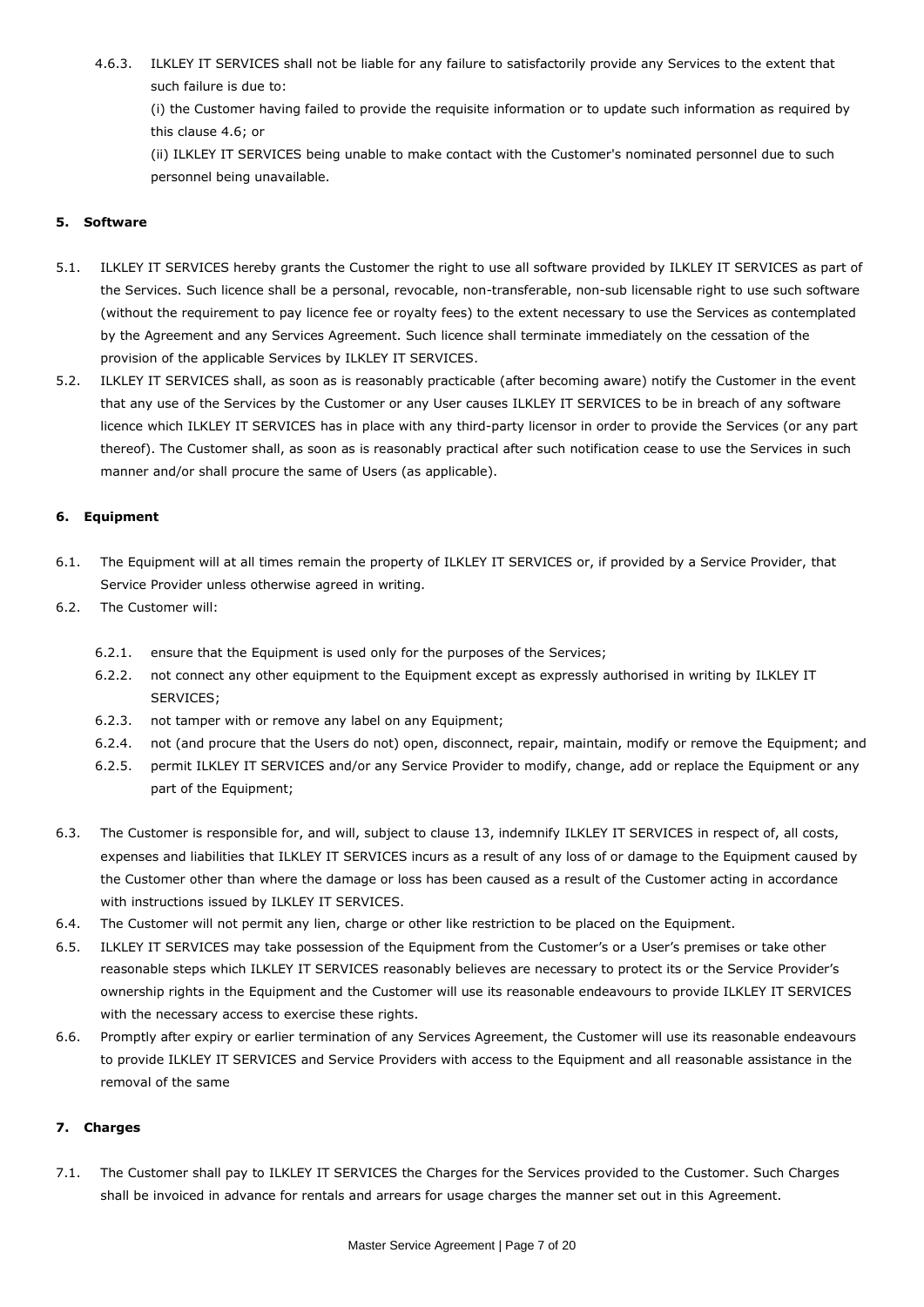- 7.2. All Charges payable by the Customer shall be payable to ILKLEY IT SERVICES in British Pounds Sterling within a maximum thirty (30) days of the date of the ILKLEY IT SERVICES invoice.
- 7.3. The Charges are exclusive of all applicable taxes, including VAT, sales taxes and duties of levies imposed by any authority, government department, all of which, if any, shall be assumed and paid promptly when due by the Customer.
- 7.4. If the Customer fails to make any payment due to ILKLEY IT SERVICES under the Agreement and/or any Services Agreement by the due date for payment (and such late or non-payment is not the subject of a bonafied dispute in accordance with clause 7.4), then without prejudice to any other rights and remedies of ILKLEY IT SERVICES:
	- 7.4.1. ILKLEY IT SERVICES may upon not less than 7 days' prior written notice to the Customer suspend the performance of the Service(s) to which the unpaid (or partly unpaid) invoice(s) relate and shall be under no obligation to provide any or all of such Services while the invoice(s) concerned remain unpaid, provided that notwithstanding any suspension of the Services by ILKLEY IT SERVICES, ILKLEY IT SERVICES may continue to incur expenses and/or charges of Service Providers (including, without limit, rental charges) which shall be payable by the Customer; and
	- 7.4.2. ILKLEY IT SERVICES may charge the Customer interest on the overdue amount at the rate of 8% per annum above the Bank of England base rate. Such interest shall accrue on a daily basis from due date until the date of actual payment of the overdue amount, whether before or after judgment. The Customer shall pay the interest immediately on demand by ILKLEY IT SERVICES. This clause shall not apply to payments that the Customer contests in good faith;
- 7.5. In the event that the Customer acting reasonably and in good faith disputes an invoice or any part thereof raised by ILKLEY IT SERVICES then provided that it notifies ILKLEY IT SERVICES in writing of the same as soon as is reasonably practicable and pays such part of any invoice which is not the subject of the bona-fide dispute in accordance with clause 7.1, then the provisions of 7.4.1 and 7.4.2 shall not apply to such disputed payment, unless and until it is subsequently determined that either the whole or part of the payment which is the subject of the bona fide dispute should have been payable to ILKLEY IT SERVICES by the original due date.
- 7.6. For the avoidance of doubt, all Charges due to ILKLEY IT SERVICES under the Agreement shall be paid in full by the Customer by the due date for payment notwithstanding that the Customer may not have received payment from its User(s) and any dispute between the Customer and its Users regarding billing, the provision of services or otherwise shall be the sole responsibility of the Customer.
- 7.7. Any fraud or other improper use of the Services committed by the Customer or its User(s) shall not relieve the Customer of its payment obligations to ILKLEY IT SERVICES under the Agreement.
- 7.8. ILKLEY IT SERVICES will consider billing queries from the Customer only if such queries are made in writing within thirty (30) days of the date of the applicable ILKLEY IT SERVICES invoice in respect of charges in connection with the use of the Services. In the absence of any queries from the Customer pursuant to this clause, the Customer is deemed to have accepted the applicable ILKLEY IT SERVICES invoice.
- 7.9. A Credit Note shall not be payable unless the Customer requests it within sixty (60) days from the date of the service affecting event.
- 7.10. ILKLEY IT SERVICES may at any time or times, with prior written notice to the Customer, set off any liability against amounts due by ILKLEY IT SERVICES to the Customer. Any exercise by ILKLEY IT SERVICES of its rights under this clause shall be without prejudice to any other rights or remedies available to it under this Agreement or otherwise.
- 7.11. All charges and rebates shall be calculated by reference to data recorded or logged by ILKLEY IT SERVICES and not to data recorded or logged by the Customer (save in the case of demonstrable error).
- 7.12. ILKLEY IT SERVICES will regularly review the Charges in consultation with the Customer. If ILKLEY IT SERVICES's costs of providing the Services increase as a result of any changes in legislation or regulations applying to the performance of the Services or increased taxation or increases in the charges of any relevant Service Provider, ILKLEY IT SERVICES may increase the Charges to reasonably reflect the increase in the cost of providing the Service(s) by giving not less than thirty (30) days' prior written notice to the Customer, such notice to identify the amount of the increase in the Charges.
- 7.13. If the Customer disputes any portion of an invoice based upon usage of the Services, ILKLEY IT SERVICES records of such usage shall be presumed to be accurate unless determined otherwise by an independent expert appointed in accordance with clause 20 (Escalation and Dispute Resolution).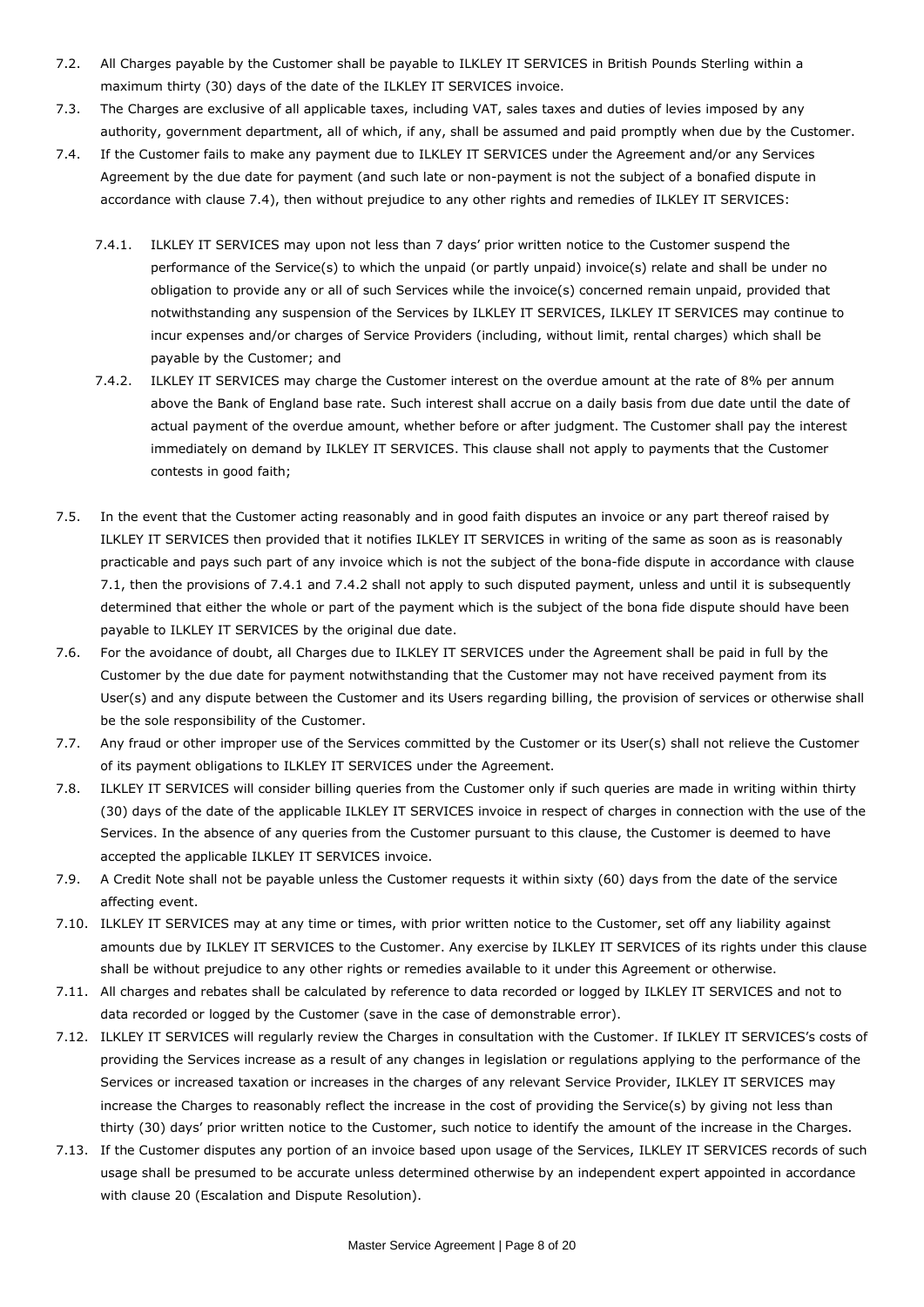- 7.14. ILKLEY IT SERVICES reserves the right to pass on to Customers on a cost-plus basis (adding 10%) any charges levied by the Service Provider to which it is exposed as a result of the Customer and/or its Users' and/or Additional Users' actions.
- 7.15. Payment Methods available are defined on the Customer Control Panel, website and invoices, ILKLEY IT SERVICES reserve the right to dictate the method of payment when it deems necessary. By entering any credit or debit details onto the Customer Control Panel, you have agreed to allow ILKLEY IT SERVICES to collect the respective amounts invoiced on due date without requiring prior notice until the amount owed are cleared.
- 7.16. ILKLEY IT SERVICES reserves the right to carry out a credit check prior or after the Customer's acceptance of this agreement and may request copies of two utility bills from the declared business address. Subsequent to any credit check ILKLEY IT SERVICES reserves the right to request a deposit or 3rd party guarantee, to be specified at that time, from the Customer as a condition of providing or continuing Service. Any deposit shall be held by ILKLEY IT SERVICES for a period of twelve (12) months (or until the Agreement is otherwise terminated) when it shall be returned in full or credited against an invoice at ILKLEY IT SERVICES's sole discretion. Any deposit does not relieve the customer of the responsibility for the prompt payment of invoices in accordance with relevant Clauses contained herein.

## **8. Use of the Services**

- 8.1. The Customer shall and shall use its reasonable endeavours to procure that the Users shall use the Services in accordance with our support processes and any reasonable operating instructions issued by ILKLEY IT SERVICES from time to time in writing (which shall for these limited purposes include email) to the Customer. ILKLEY IT SERVICES shall not be liable for any failure or delay in the provision of the Services and/or the performance of its obligations under the Agreement and/or any Services Agreement to the extent that such failure and/or delay has been caused by any failure and/or delay by the Customer and/or any User to comply with the support processes and/or any reasonable operating instruction issued by ILKLEY IT SERVICES.
- 8.2. The Customer shall and shall procure that all Users, be authenticated and that they shall be provided with a unique username and password in order to access any part of the Services.
- 8.3. The Customer shall not itself or knowingly permit any User to use the ILKLEY IT SERVICES Network or Services to do any of the following (a "Prohibited Activity"):
	- 8.3.1. publish, post, distribute or disseminate defamatory, infringing, obscene, indecent or other unlawful material or information;
	- 8.3.2. threaten, harass, stalk, abuse, disrupt or otherwise violate the rights (including rights of privacy and publicity) of others;
	- 8.3.3. engage in illegal or unlawful activities through the ILKLEY IT SERVICES Network;
	- 8.3.4. knowingly make available or upload files that contain software or other material, data or information not owned by or licensed to the Customer or a User;
	- 8.3.5. knowingly make available or upload files that contain a virus or corrupt data;
	- 8.3.6. falsify the true ownership of software or other material or information contained in a file that the Customer or any User makes available via the ILKLEY IT SERVICES Network;
	- 8.3.7. "spam" or otherwise deliberately abuse any part of the ILKLEY IT SERVICES Network;
	- 8.3.8. breach the rights of third parties;
	- 8.3.9. obtain access, through whatever means, to notified restricted areas of ILKLEY IT SERVICES Network; or
	- 8.3.10. act in a manner which restricts or inhibits any other user from using or enjoying ILKLEY IT SERVICES's or a Service Provider's products or services.
- 8.4. If the Customer becomes aware that any User is using the ILKLEY IT SERVICES Network to perform any of the Prohibited Activities the Customer shall, as reasonably appropriate, enforce the applicable terms in its agreement with its User(s) and shall use all reasonable endeavours to stop (or prevent a repetition of) such User.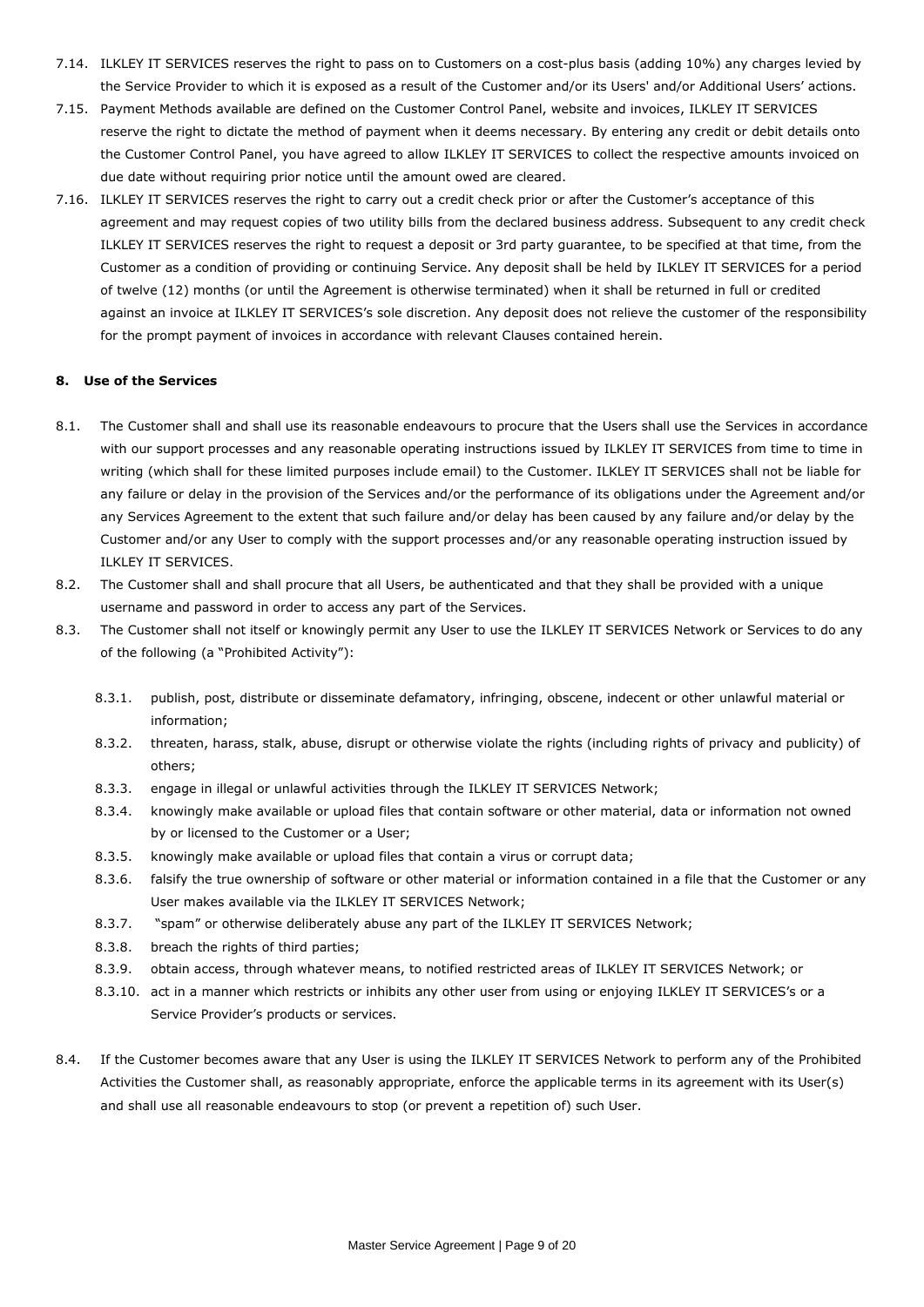- 8.5. If ILKLEY IT SERVICES becomes aware that a User is performing any of the Prohibited Activities, ILKLEY IT SERVICES shall bring the breach to the attention of the Customer in writing. If ILKLEY IT SERVICES have not received, within one (1) Business Days of dispatch of such a message, a satisfactory response from the Customer detailing the actions that have been taken to stop a User performing any Prohibited Activity or to prevent the repetition of a Prohibited Activity, which actions may, depending on the circumstances and if reasonable and appropriate to do so, include restricting the access of the User to the ILKLEY IT SERVICES Network or disconnecting the User from the ILKLEY IT SERVICES Network, then ILKLEY IT SERVICES shall have the right to restrict the access of and/or disconnect the User(s) in question from the ILKLEY IT SERVICES Network. If ILKLEY IT SERVICES exercises its rights to disconnect a User it will notify the Customer as soon as reasonably practicable. Provided that if the Prohibited Activity in ILKLEY IT SERVICES's reasonable opinion is serious, (including where it has a direct or indirect impact on the experience of other Customers of ILKLEY IT SERVICES), ILKLEY IT SERVICES may suspend the provision of the services immediately in relation to the User until such time as the Prohibited Activities have ceased.
- 8.6. Each Party shall provide the other with all reasonably necessary co-operation, information and support to prevent and/or stop any misuse of ILKLEY IT SERVICES Network by Users.
- 8.7. The Customer may resell the Services to its Users and shall be entitled to permit its direct Users to resell the Services to other Users.
- 8.8. Any agreement between the Customer and a User or between a User and another User will be a separate arrangement between those parties and ILKLEY IT SERVICES will not be a party to it. The Users shall have no rights under this Agreement or any Service Schedule.
- 8.9. The Customer acknowledges that ILKLEY IT SERVICES is acting as a wholesale partner of each Service Provider and not as the agent of any Service Provider.
- 8.10. The Customer shall be responsible for any dealings with Users concerning the Services and shall not direct its Users to contact any Service Provider or ILKLEY IT SERVICES unless otherwise agreed in writing.
- 8.11. In order for ILKLEY IT SERVICES to meet its legal obligations to comply with any request by any government, enforcement or regulatory agency (Information Request) the Customer shall keep and maintain suitable records of all Users and details of all current agreements entered into between them.
- 8.12. The Customer shall (and shall procure that the User shall) ensure that its marketing literature accurately reflects and promotes the Services. At the written request of ILKLEY IT SERVICES, the Customer shall (or shall use its reasonable endeavours to procure that Users engaged in the re-sale of the Services will) provide ILKLEY IT SERVICES with copies of any marketing literature used by the Users in relation the resale of the Services.
- 8.13. The Customer shall:
	- 8.13.1. co-operate and use all reasonable endeavours to procure that all Users co-operate with all reasonable written requests and instructions of ILKLEY IT SERVICES relating to the Services;
	- 8.13.2. ensure that they check and reconcile their monthly invoices so as to confirm the accuracy of the invoice, the services provided and notify ILKLEY IT SERVICES of incorrect items within sixty (60) days of receipt of the invoice.
	- 8.13.3. provide, for ILKLEY IT SERVICES, its agents, sub-contractors and employees, in a timely manner and at no charge, access to the Customer's or (so far as the Customer is able) any User's premises, office accommodation, data and other facilities as reasonably requested by ILKLEY IT SERVICES provided that such persons adhere at all times with all information communicated to them pursuant to clause 8.13.4;
	- 8.13.4. provide, in a timely manner, such information as ILKLEY IT SERVICES may reasonably request (which is relevant to the Customer's and/or its Users receipt and use of the Services;
	- 8.13.5. inform ILKLEY IT SERVICES of all Health and Safety rules and regulations and any other reasonable security requirements that apply at any of the Customer's and any User's premises and provide ILKLEY IT SERVICES and Service Providers who are given access to Customer's and/or User's premises with a suitable and safe working environment;
	- 8.13.6. ensure that all Customer's and any User's equipment is in good working order and suitable for the purposes for which it is used in relation to the Services and conforms to all relevant UK standards or requirements;
	- 8.13.7. obtain and maintain all necessary licences and consents and comply with all relevant legislation in relation to the Services, the use of Equipment insofar as such licences, consents and legislation relate to the Customer's business and premises in all cases before the date on which the Services are to start;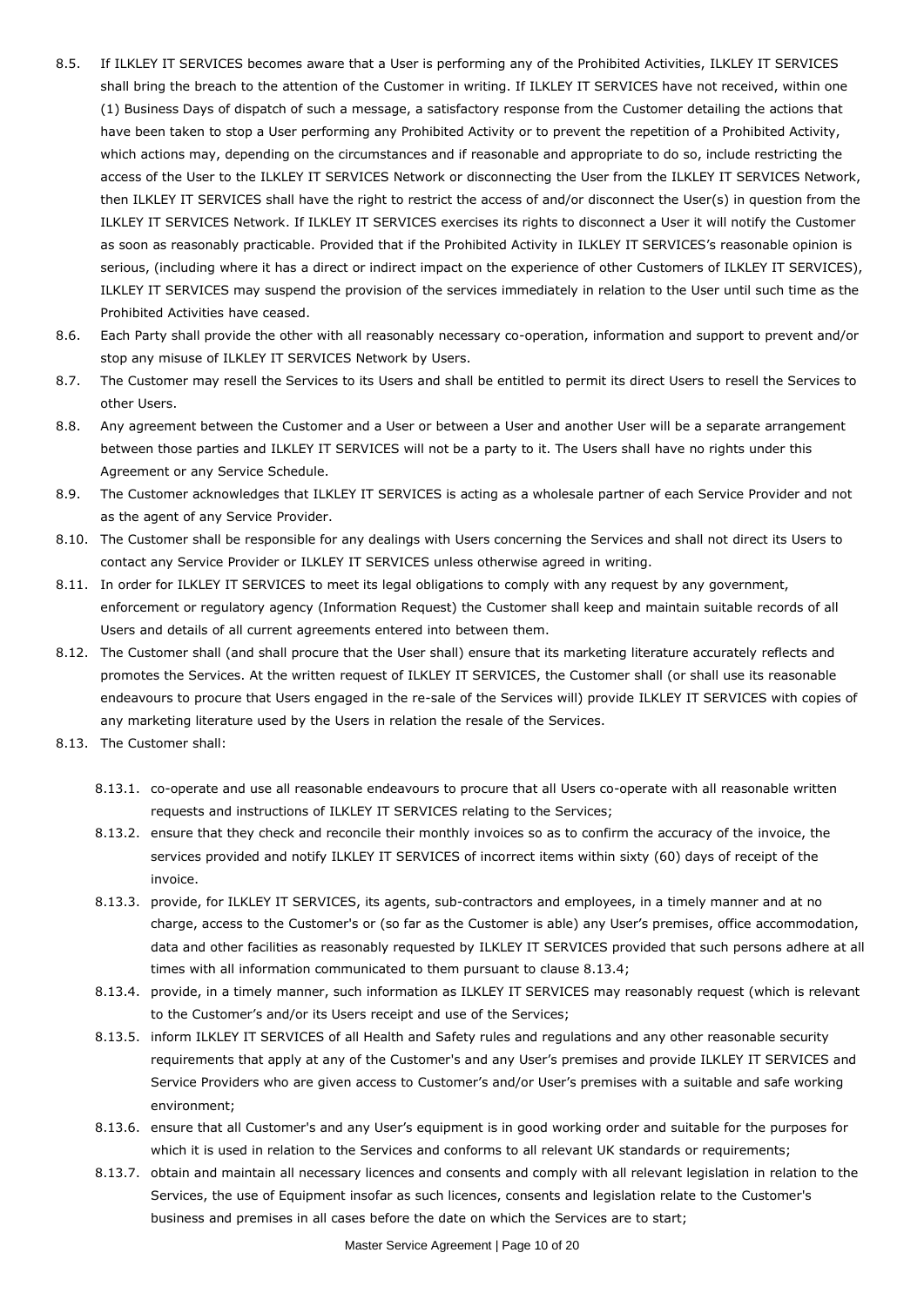- 8.13.8. comply and use its reasonable endeavours to procure that its Users comply with the Acceptable Use Policy as may be updated by ILKLEY IT SERVICES notifying the Customer in writing from time to time (which for these purposes shall include notification by email to the Customer's General Counsel.
- 8.14. The Customer shall not and shall use all reasonable endeavours to procure that its Users shall not:
	- 8.14.1. purport to act on behalf of or represent any Service Provider; and
	- 8.14.2. except with ILKLEY IT SERVICES's prior written consent, refer to any Service Provider in any marketing or service literature.
- 8.15. The Customer acknowledges that it is solely responsible for providing the Customer Information and that ILKLEY IT SERVICES shall rely on the Customer Information in determining and selecting the appropriate Services.
- 8.16. ILKLEY IT SERVICES shall be entitled to rely upon any written specification or written advice given by the Customer (its employees, directors, agents and sub-contractors) to ILKLEY IT SERVICES in relation to the suitability of the Services for meeting the Customer's requirements. To the extent that the Services comply with such written specification and or such written advice ILKLEY IT SERVICES shall be deemed to have supplied the same in accordance with the relevant Service Schedule, without limitation, notwithstanding the Customer Information.
- 8.17. ILKLEY IT SERVICES does not warrant that the Services will be uninterrupted or error free.

## **9. Suspension of the Service**

- 9.1. ILKLEY IT SERVICES may suspend or block the Customer's (or any User's) access to the Service in any of the following circumstances:
	- 9.1.1. if ILKLEY IT SERVICES or any third party providing equipment or services to ILKLEY IT SERVICES in connection with the provision of the Services is required to so do in order to comply with any law, regulation, court order, or request, order, direction, determination or consent by or of a governmental or regulatory body or authority;
	- 9.1.2. where a Service is no longer provided by the applicable Service Provider and the same has been notified by ILKLEY IT SERVICES to the Customer at least 30 days prior to the date of suspension and notwithstanding such notice, the Customer has not contracted with ILKLEY IT SERVICES for an alternative service or served 14 days' notice to terminate the Service the subject of the suspension;
	- 9.1.3. If ILKLEY IT SERVICES or any third party providing equipment or services to ILKLEY IT SERVICES in connection with the provision of the services requires to carry out any emergency maintenance or repair, which will include any necessary action to prevent interference with, damage to or degradation of the ILKLEY IT SERVICES Network where possible ILKLEY IT SERVICES will give the Customer a minimum of 24 hours advance notice of such emergency maintenance or repair;
	- 9.1.4. to carry out planned maintenance or upgrade of the ILKLEY IT SERVICES Network or the Services in which ILKLEY IT SERVICES will provide not less than 24 hours prior notice of the suspension and, where practicable, will agree with the Customer when the Services will be suspended and for how long;
	- 9.1.5. if the Customer fails to comply with any of its obligations set out in this Agreement and/or any Services Agreement which directly prevents ILKLEY IT SERVICES from delivering the Services;
	- 9.1.6. If the Customer fails to pay any undisputed sum by the due date;
	- 9.1.7. if the Customer exceeds any credit limit agreed with ILKLEY IT SERVICES and does not remedy the situation within 7 days of receiving a written notice to do so;
	- 9.1.8. if ILKLEY IT SERVICES is required to eliminate a hazardous condition (including an event which represents a health and safety risk for ILKLEY IT SERVICES, its employees, agents, directors and sub-contractors)
- 9.2. ILKLEY IT SERVICES will restore suspended Services as soon a reasonably practicable after the cause of the suspension has been rectified and/or has ceased to exist. In the event of any suspension pursuant to clauses 9.1.3, or 9.1.4 (and where the issue giving rise to the suspension has not been caused by and/or arisen from an act or omission of the Customer or a User) ILKLEY IT SERVICES will use all reasonable endeavours to limit the amount of time for which the Services are suspended.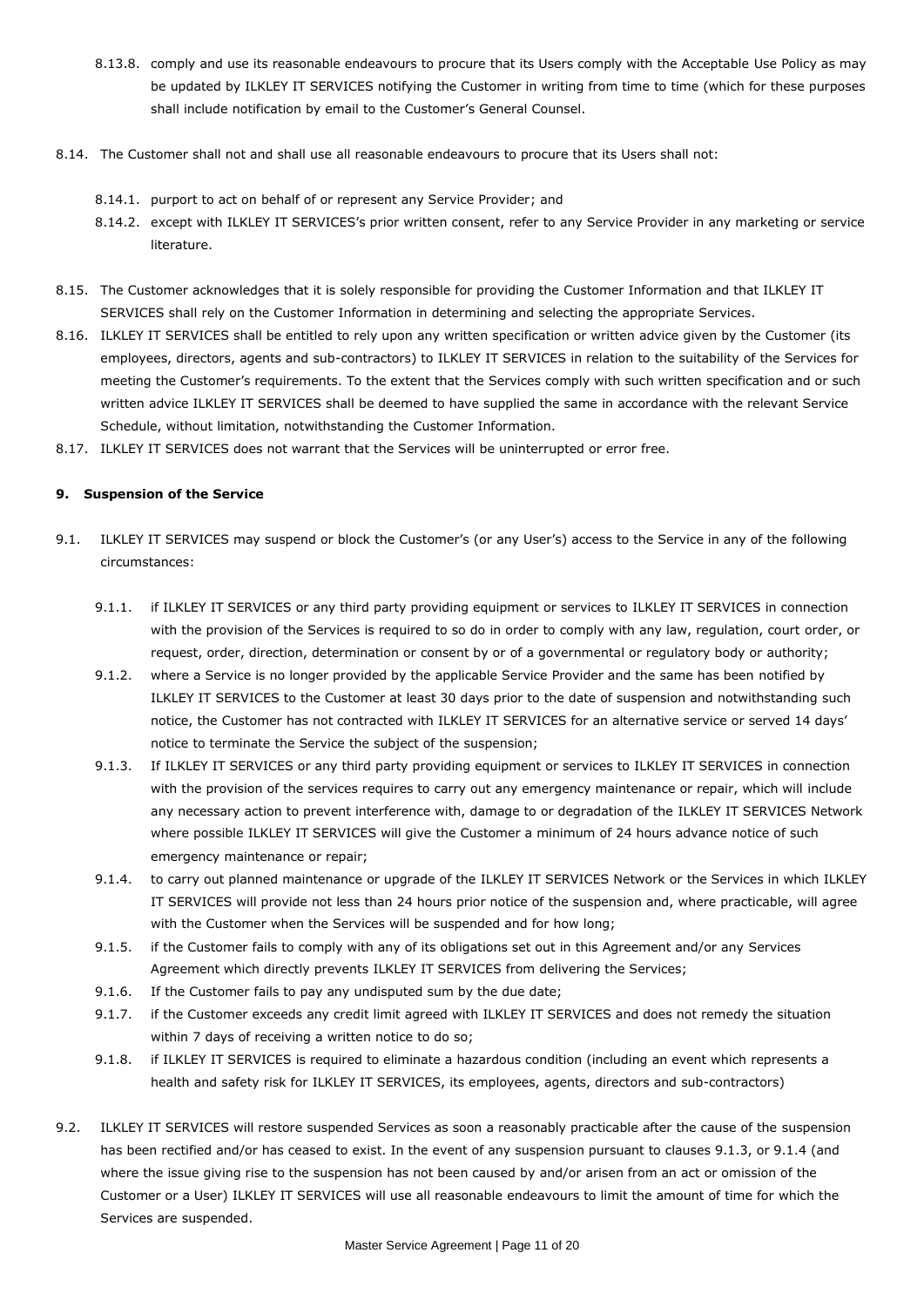- 9.3. If the suspension of Services arises out of, or in connection with, an act or omission of the Customer or a User then the Customer will pay to ILKLEY IT SERVICES all reasonable costs that ILKLEY IT SERVICES incurs in reconnecting the Services.
- 9.4. ILKLEY IT SERVICES shall not be liable to the Customer for any charges incurred by the Customer for the use of other telecommunications services whether provided by ILKLEY IT SERVICES or any other person during any period of unavailability resulting from suspension of the Services by ILKLEY IT SERVICES in accordance with clause 9.

## **10. Maintenance**

- 10.1. ILKLEY IT SERVICES shall consult with the Customer, as appropriate in the circumstances, by means of E-mail as to the time periods for conducting routine maintenance or upgrading works to the Equipment and/or the ILKLEY IT SERVICES Network. ILKLEY IT SERVICES shall use its reasonable endeavours to carry out such routine maintenance or upgrading during such times as the traffic over the ILKLEY IT SERVICES Network is at its lowest, at times agreed with the Customer (where possible) and in any event within the hours committed to in the applicable Services Agreement.
- 10.2. ILKLEY IT SERVICES shall be free to carry out emergency or urgent maintenance to the Equipment and/or the ILKLEY IT SERVICES Network at any time to ensure the Services continue to be supplied. ILKLEY IT SERVICES shall provide the Customer with as much prior written notice as reasonable possible, the likely impact of the works on the Service(s), the anticipate duration of any impact of the Services and wherever reasonably possible, any emergency or urgent maintenance shall be carried out during such times as the Customer's traffic over the ILKLEY IT SERVICES Network is at its lowest. ILKLEY IT SERVICES shall use its reasonable endeavours to ensure that disruption to the Service(s) is kept to an absolute minimum.

## **11. Intellectual Property Rights**

- 11.1. All Intellectual Property Rights in the Services shall be owned by ILKLEY IT SERVICES or ILKLEY IT SERVICES's related companies and Service Providers save to the extent that any of the same contain Intellectual Property Rights owned by third parties.
- 11.2. ILKLEY IT SERVICES grants to the Customer a non-exclusive, royalty free, licence to use and to sub-license to the Users ILKLEY IT SERVICES's Intellectual Property Rights in the Services, strictly for the purpose of receiving the Service(s) in accordance with the provisions of the Service Schedule.
- 11.3. The Customer hereby acknowledges that it has no right, title or interest in the Trade Names and it is only a licensee of the Trade Names in accordance with the terms of the Agreement.
- 11.4. Subject to the terms of the Agreement ILKLEY IT SERVICES may grant the Customer a non-exclusive licence to use the Trade Names to promote the Services, provided always that the Customer may not use the Trade Names without ILKLEY IT SERVICES'S prior written consent and shall comply with such written instructions or directions as may be given by ILKLEY IT SERVICES from time to time as to the manner and context in which the Trade Name may be used by the Customer.
- 11.5. The Customer shall take such action and execute such documents in relation to any of the Trade Names as ILKLEY IT SERVICES may reasonably direct from time to time, including (but not limited to) entering into registered user agreements with ILKLEY IT SERVICES if requested by ILKLEY IT SERVICES provided always that such agreements shall be consistent with these terms and conditions, including but not limited to condition 11.2.
- 11.6. ILKLEY IT SERVICES warrants that it has the right to license the use of the Trade Names and the Intellectual Property Rights to the Customer in accordance with the terms of the Agreement.

# **12. Indemnities**

12.1. The Customer shall fully indemnify and hold harmless ILKLEY IT SERVICES and keep it fully indemnified at all times against all Losses arising from or in connection with any use or misuse of the Service by the Customer or Users in breach of clause 8.3.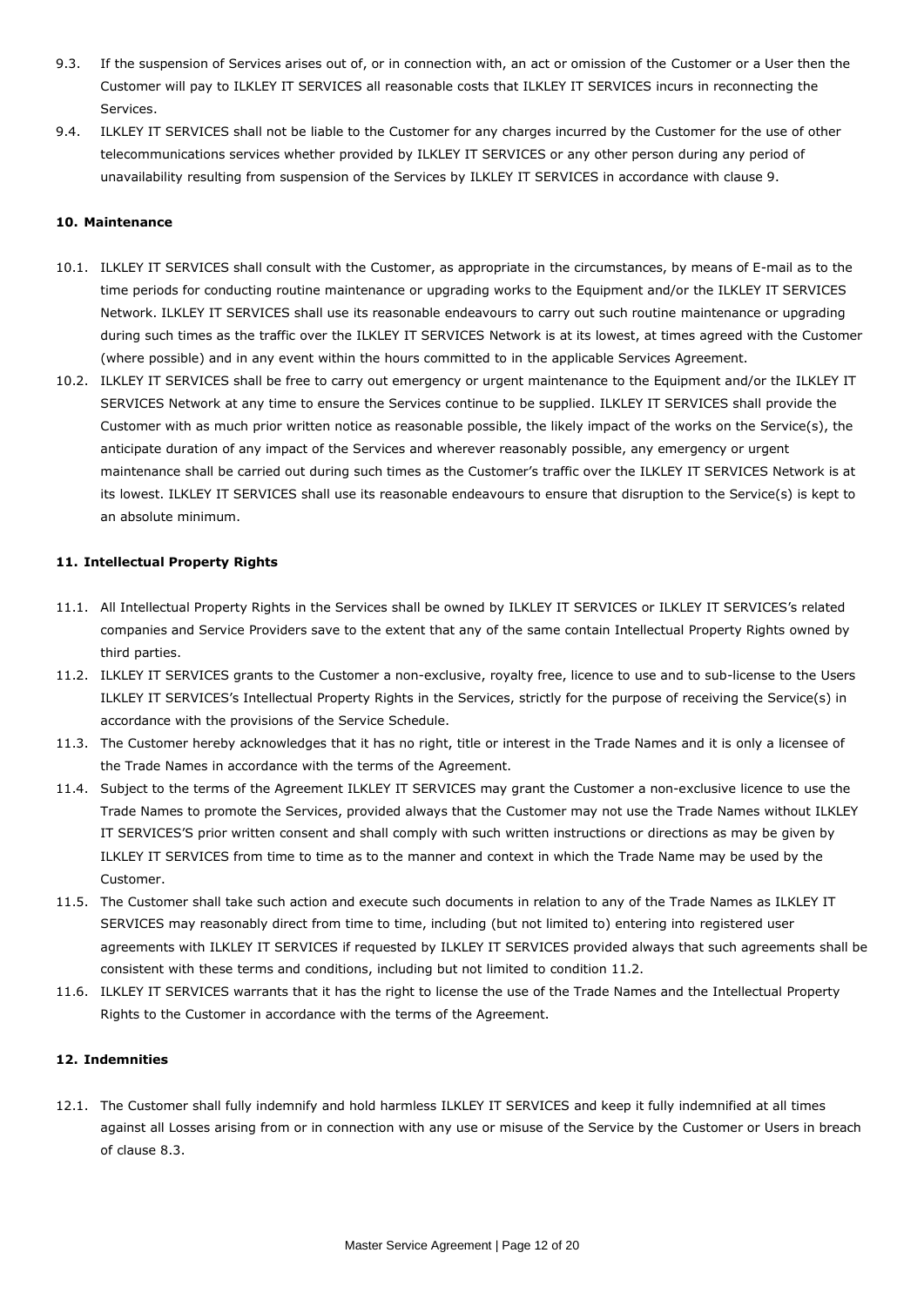- 12.2. It shall be a condition precedent of any indemnity given under the Agreement that ILKLEY IT SERVICES shall:
	- 12.2.1. advise the Customer in writing of any Losses as soon as is reasonably practicable;
	- 12.2.2. provide the Customer with all reasonable assistance and authority to defend or settle any claims or proceedings;
	- 12.2.3. make no admission relation to such claims or legal proceedings without the agreement of the Customer, which shall not be unreasonably withheld; and
	- 12.2.4. consult actively with the Customer regarding the conduct of any action and have due regard to the Customer's representations, and not agree any settlement of such claims or legal proceedings nor make any payment on account of them without the prior written agreement of the Customer, which shall not be unreasonably withheld or delayed.

## **13. Limitation of Liability**

- 13.1. ILKLEY IT SERVICES and the Customer agree that if the Customer or ILKLEY IT SERVICES has reason to believe that it may have a cause of action hereunder, the parties shall liaise in an open and co-operative way with a view to rectifying the reason for such cause of action whenever practicable.
- 13.2. Save to the extent that ILKLEY IT SERVICES has a corresponding claim against any third party and/or Service Provider in the form of service credits and ILKLEY IT SERVICES receives such service credits, ILKLEY IT SERVICES shall not be liable (and Service Credits will not accrue) for any failure or delay in performing any of its obligations under the Agreement that arises out of, or in connection with, any of the following:-

(i) a fault in, or any other problem associated with, electricity or other power source supplied by the Customer or a User, any equipment other than Equipment or other telecommunications systems which (i) are not operated by ILKLEY IT SERVICES and/or (ii) are operated by any Service Provider;

(ii) any failures of any third parties to provide equipment, software, materials or information required to produce the Services;

(iii) any fault arising outside the ILKLEY IT SERVICES Network, except to the extent of a reasonable proportion (which relates directly to the affected Services of the Customer) of any compensation ILKLEY IT SERVICES receives from the third party directly the cause of such fault;

(iv) a fault (including any failure to perform its obligations under the Agreement, or in the case of a Service Provider under any other relevant agreement or order) or the negligence of the Customer or any third party that is not within the direct control of ILKLEY IT SERVICES;

(v) any suspension of the Services in accordance with the provisions of the Agreement;

(vi) any act or omission of the Customer which is relative to its obligations under the Agreement and/or any Services Agreement

(vii) down time of the computer systems caused by suppliers of third party computer services provided that (and to the extent that) the same is not due to any act, omission or default of ILKLEY IT SERVICES, its employees, agents or subcontractors; or

(viii) any other circumstances caused by event for which ILKLEY IT SERVICES is not liable in accordance with the provisions of the Agreement and/or any Services Agreement.

- 13.3. Notwithstanding any other provision under the Agreement, a Services Agreement or otherwise neither Party seeks to limit or exclude liability for:
	- 13.3.1. death or personal injury resulting from its own or its employees', agents' or sub-contractors' negligence; and/or
	- 13.3.2. any breach of its obligations implied by Section 12 of the Sale of Goods and Services Act 1979 or Section 2 of the Supply of Goods and Services Act 1982;
	- 13.3.3. in relation to any fraudulent misrepresentation or fraudulent acts of its employees shall not be limited;
	- 13.3.4. any wrongful or unlawful termination of the Agreement and/or any Services Agreement; and/or
	- 13.3.5. in relation to any liability arising under clause 16.5, clause 17 or clause 18.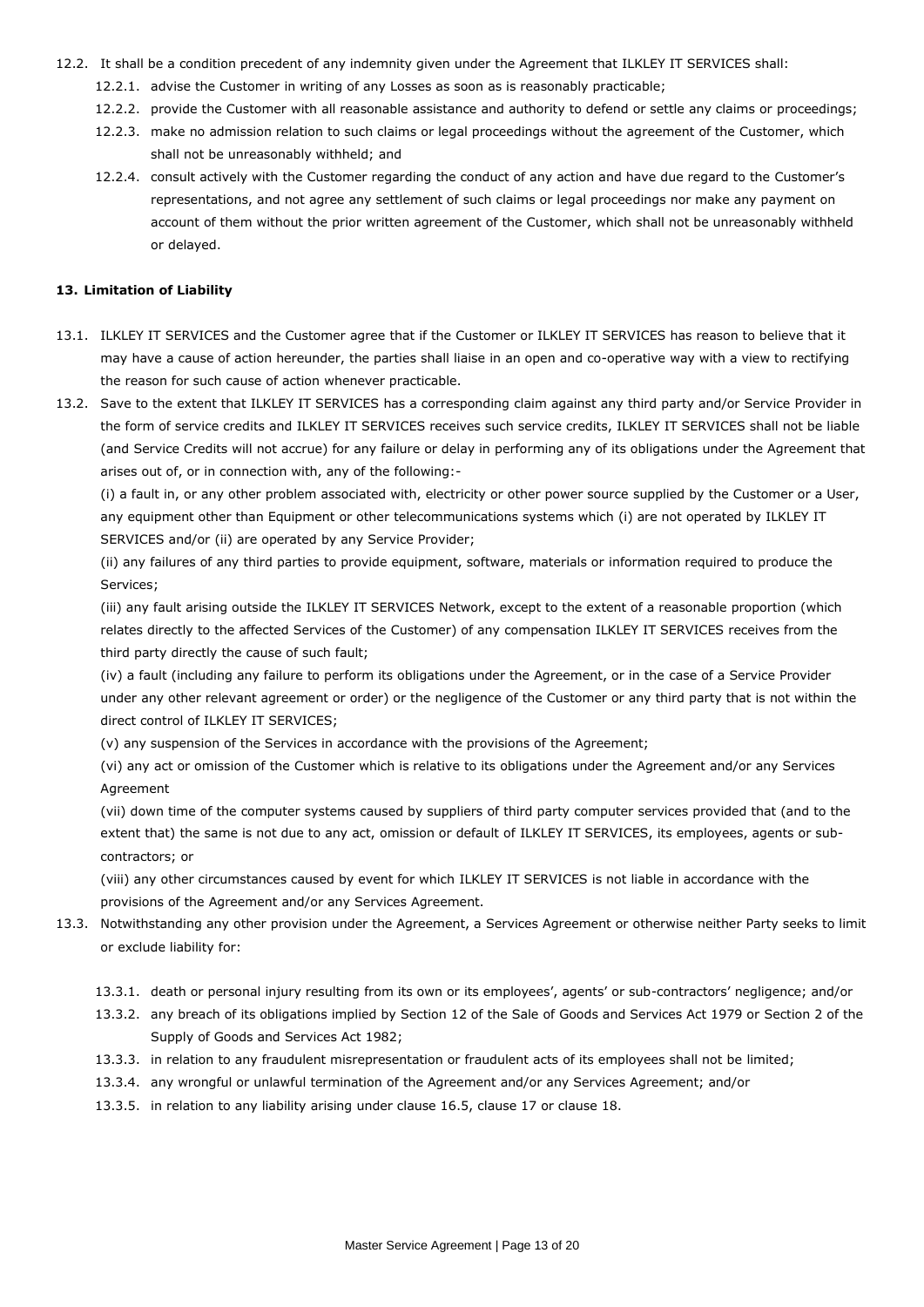- 13.4. Subject to clause 13.3 above neither Party (whether under this Agreement, a Services Agreement or otherwise) shall be liable to the other in respect of:
	- 13.4.1. loss of profits; or
	- 13.4.2. loss of business; or
	- 13.4.3. depletion of goodwill and/or similar losses; or
	- 13.4.4. loss of anticipated savings; or
	- 13.4.5. loss or corruption of data or information; or
	- 13.4.6. any special, indirect, consequential or pure economic loss, costs, damages, charges or expenses (including loss or damage suffered by the party as a result of an action brought by a third party) even if such loss was reasonably foreseeable or a party has been advised of the other party incurring the same. For the avoidance of doubt, nothing in this clause 13.4 or otherwise in the Agreement and/or any Service Schedule seeks to or has the effect of limiting or excluding the liability of the Customer to pay the Charges due to ILKLEY IT SERVICES.
- 13.5. Subject to clauses 13.3, and 13.4 the entire liability of a Party arising out of or in connection with this Agreement whether arising from contract, tort, negligence or otherwise shall be limited in each Year to £100,000 (one hundred thousand pounds sterling). Any payment of the Charges by the Customer shall not be taken into account when calculating whether the Customer's cap on liability has been reached.
- 13.6. Subject to clauses 13.2, 13.3 and 15.3.2, the Service Credits shall be the Customer's sole and exclusive right and remedy for any failure by ILKLEY IT SERVICES to comply with the applicable Service Levels.
- 13.7. Subject to clause 13.3, except as expressly set forth in the Agreement and any Services Agreement all conditions, warranties, representations, undertakings or agreements, with respect to the provision of the Services or otherwise, whether oral or in writing and whether express or implied, either by operation of law, statutory or otherwise (including any concerning the fitness of the Services or any part thereof for a particular purpose), are hereby expressly excluded to the maximum extent permitted by law.

#### **14. Force Majeure**

Neither Party will be liable for any breach of the Agreement and/or any Services Agreement due to any cause beyond that party's reasonable control including, but not limited to Act of God; insurrection or civil disorder; war or military operations; national or local emergency; act or omission of Government, fire, explosion, flood or the act or omission of any party for whom the party affected is not responsible and which is beyond the affected party's reasonable control (including other telecommunications service providers). The affected party will use all reasonable endeavours to bring the event to an end or find a solution by which the Agreement and any affected Services Agreement may be performed despite the event. If the affected party is prevented from performing its obligations for a continuous period in excess of fourteen (14) days either Party may terminate the Agreement and any affected Services Agreement immediately by serving written notice on the other Party, in which case neither party has any liability to the other except as regards rights and liabilities which have already accrued which will continue to subsist or are expressed to continue beyond the termination of the Agreement and/or any Services Agreement (as applicable).

#### **15. Termination**

- 15.1. Without prejudice to any rights that have accrued under this Agreement or any of its rights or remedies, the Agreement may be terminated by either Party on seven (7) days written notice to the other, such notice not to take effect any earlier than the expiry of the Initial Term.
- 15.2. Without prejudice to any rights or remedies that have accrued under this Agreement or a Services Schedule, a Services Schedule may be terminated by either Party on seven (7) days' prior written notice to the other, such notice not to take effect any earlier than the expiry of Initial Term of this Agreement. In the event that the Customer terminates a Services Schedule earlier than the expiry of a Service Minimum Period relating to an individual service the Customer shall pay any applicable early termination charges in respect of such individual service(s) payable in accordance with clause 16.3.2 or as otherwise set out in a Service Schedule.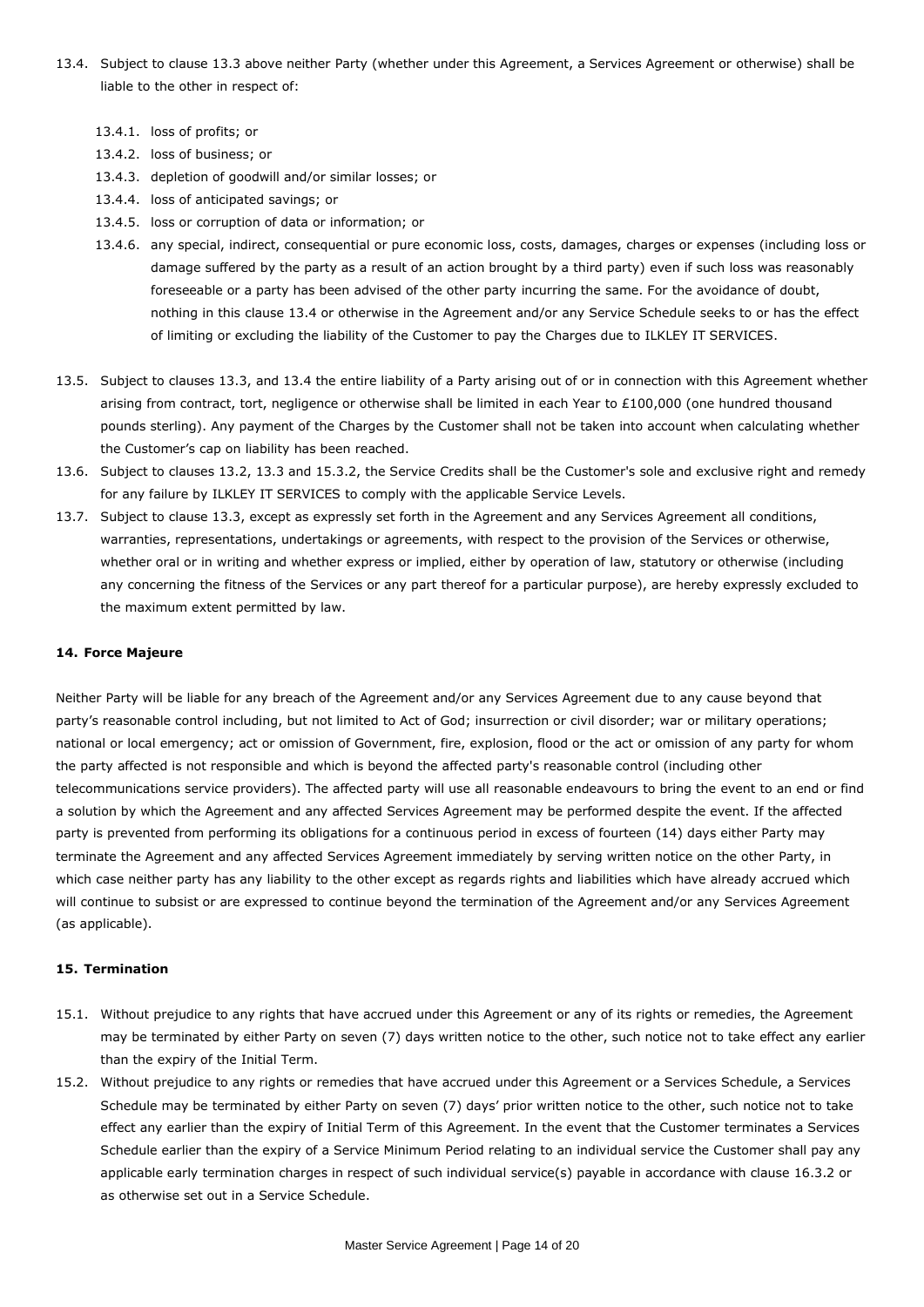- 15.3. Notwithstanding any other rights under this Agreement and/or any Service Schedule, either Party may terminate this Agreement and/or any Service Schedule immediately if:
	- 15.3.1. the other Party is the subject of an Insolvency Event; or
	- 15.3.2. if either Party commits a material breach or other persistent breach of this Agreement and/or any Service Schedule which in the case of a breach capable of being remedied, is not remedied within thirty (30) days of a written request by the other Party to remedy the same.
- 15.4. ILKLEY IT SERVICES may immediately terminate or suspend:
	- 15.4.1. the provision of Services to the Customer, if Ofcom or Phonepay Plus determine, or ILKLEY IT SERVICES reasonably considers, that use of the Services by the Customer (excluding use by a User) (i) does not constitute Appropriate Use (ii) is in breach or may be in breach of the Code or any other relevant statutory or regulatory act, regulation, code or similar (iii) is fraudulent or illegal or may be fraudulent or illegal;
	- 15.4.2. the provision of Services to a User, if Ofcom or Phonepay Plus determine, or ILKLEY IT SERVICES reasonably considers, that use of the Services by the User (i) does not constitute Appropriate Use (ii) is in breach or may be in breach of the Code or any other relevant statutory or regulatory act, regulation, code or similar (iii) is fraudulent or illegal or may be fraudulent or illegal; or
	- 15.4.3. all or any part of this Agreement or any Service Schedule if Ofcom or any other authority of competent jurisdiction revokes the supplier's authorisation as Public Electronic Communications Network under the Act and as a result ILKLEY IT SERVICES can no longer legally comply with its material obligations under the Agreement and any Service Schedule.
- 15.5. Either party may terminate an Order for Services placed under a Service Schedule in respect of any User at any time before the Go Live Date. If the Customer terminates an Order for Services pursuant to this clause and it is not due to an act or omission of ILKLEY IT SERVICES or any of its employees, agents or subcontractors then the Customer shall pay ILKLEY IT SERVICES its costs incurred in connection with the cancelled Orders.
- 15.6. Without prejudice to any other rights arising under this Agreement or otherwise, ILKLEY IT SERVICES shall be entitled to terminate this Agreement and/or any Services Agreement (without liability to the Customer) by 14 days' written notice to the Customer if the Customer is in breach of its obligation to pay any charges when they fall due in accordance with this Agreement and/or any Services Schedule (save where the Customer fully remedies such late payment (including without limitation any interest which has accrued thereon pursuant to clause 7.4.2) prior to the expiry of the 14 day notice period).

## **16. Consequences of Termination**

- 16.1. On termination of any Service Schedule for whatever reason the Customer shall cease to use the Services (which were provided thereunder) and ensure that all Users cease to use any of the Services (which were provided thereunder).
- 16.2. Save where the Agreement and/or any Services Agreement has been terminated by ILKLEY IT SERVICES in accordance with clause 15.3 or 15.6 or where ILKLEY IT SERVICES is entitled to terminate the Agreement and/or any Services Agreement in accordance with clause 15.3 or 15.6:
	- 16.2.1. both Parties shall co-operate and do such acts and things as may be reasonably necessary to facilitate the provision of Service(s) by an alternative provider and to ensure the provision of Services to Users remain uninterrupted provided that the Customer shall reimburse all reasonable costs incurred by ILKLEY IT SERVICES and the Parties shall negotiate in good faith any further transitional arrangements necessary ensuring the minimal disruption to existing Users.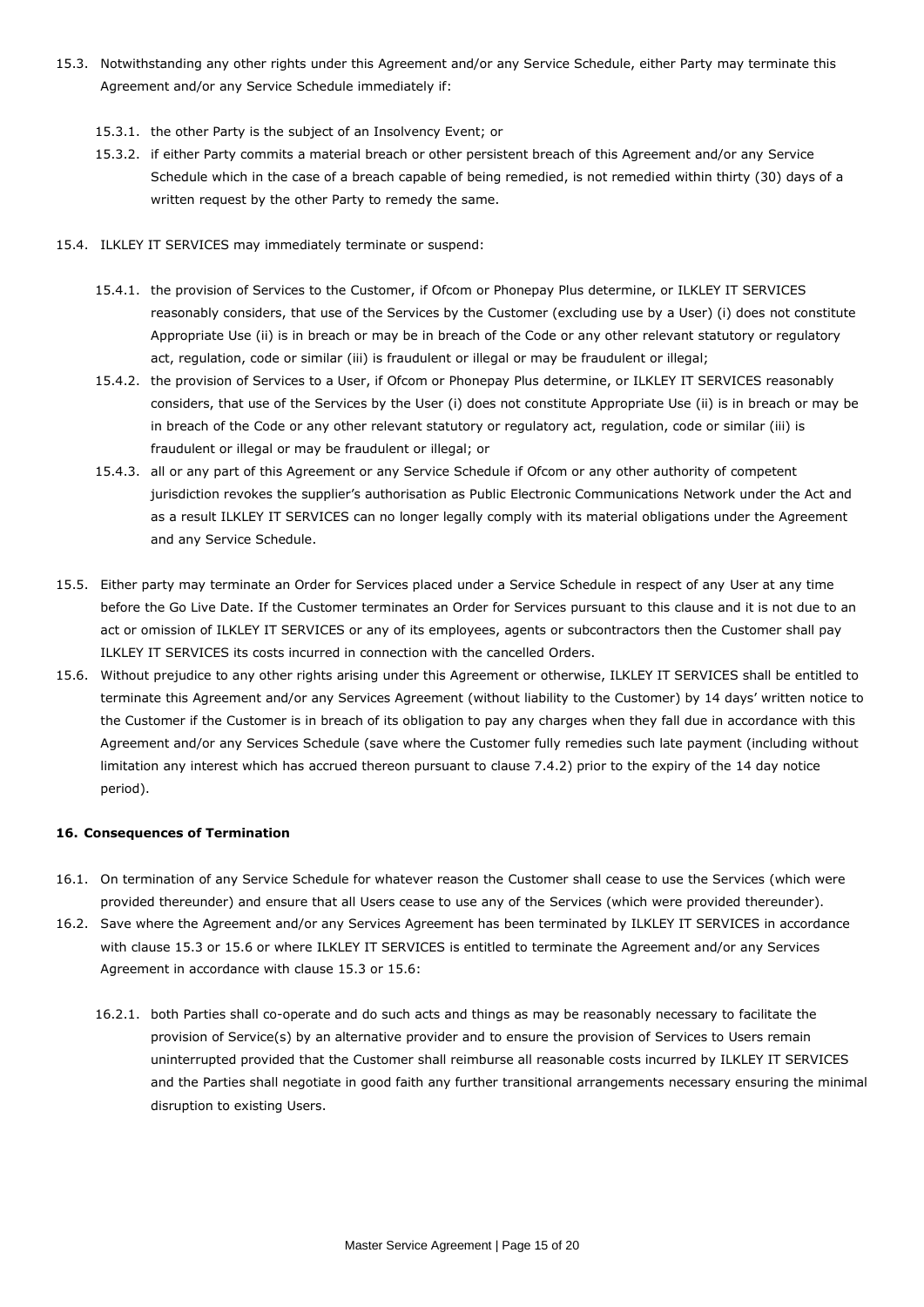- 16.3. Upon the termination of this Agreement or Service Schedule by ILKLEY IT SERVICES under clause 15.3.1 and/or clause 15.6, all amounts payable to ILKLEY IT SERVICES shall become immediately due and payable:
	- 16.3.1. all Charges outstanding at the date of termination; and
	- 16.3.2. where the Customer requests (pursuant to clause 15.2) that the Services Agreement terminates earlier than the expiry of the Service Minimum Period for any individual Services (as defined in the relevant Service Schedule) the Customer shall pay a cancellation charge for each individual Service cancelled prior to the expiry of the applicable Service Minimum Period that is equal to the lesser of:

(a) any early termination charges or ongoing charges which ILKLEY IT SERVICES's incurs with its applicable Service Provider/s due to any Service Minimum Period being terminated prior to its full term and which it cannot reasonably mitigate plus a reasonable sum to reflect the profit that ILKLEY IT SERVICES would have earned had the Service Minimum Period been in force for its full term; and

(b) 80% of the Charges which would have been payable for each Service from the date of termination to the end of the relevant Service Minimum Period, had it been in force for its full term.

- 16.4. Where the Agreement terminates prior to the termination of any Services Schedule:
	- 16.4.1. the provisions of the Agreement shall survive to the extent necessary to give effect to the applicable Services Schedule until its termination; but
	- 16.4.2. no further Orders will be accepted by ILKLEY IT SERVICES and no additional Services Schedules may be entered into by the Parties.
- 16.5. Any provisions which are either expressly or impliedly intended to survive termination of the Agreement and/or any Services Agreement shall as intended survive such termination, including without limitation this clause 16.

## **17. Confidential Information**

- 17.1. Each party may be given access to Confidential Information from the other party in order to perform its obligations under this Agreement. A party's Confidential Information shall not be deemed to include information that:
	- 17.1.1. is or becomes publicly known other than through any act or omission of the receiving party; or
	- 17.1.2. was in the other party's lawful possession before the disclosure; or
	- 17.1.3. is lawfully disclosed to the receiving party by a third party without restriction on disclosure; or
	- 17.1.4. is independently developed by the receiving party, which independent development can be shown by written evidence; or
	- 17.1.5. is required to be disclosed by law, by any court of competent jurisdiction or by any regulatory or administrative body.
- 17.2. Each party shall hold the other's Confidential Information in confidence and, unless required by law, not make the other's Confidential Information available to any third party, or use the other's Confidential Information for any purpose other than the implementation of this Agreement and/or any Services Agreement.
- 17.3. Each party shall take all reasonable steps to ensure that the other's Confidential Information to which it has access is not disclosed or distributed by its employees or agents in violation of the terms of this Agreement and/or any Services Agreement.
- 17.4. Neither party shall be responsible for any loss, destruction, alteration or disclosure of Confidential Information caused by any third party.
- 17.5. The obligations of confidentiality set out in this clause will remain in full force and effect despite termination of this Agreement and/or any Service Schedule for a period of two (2) years.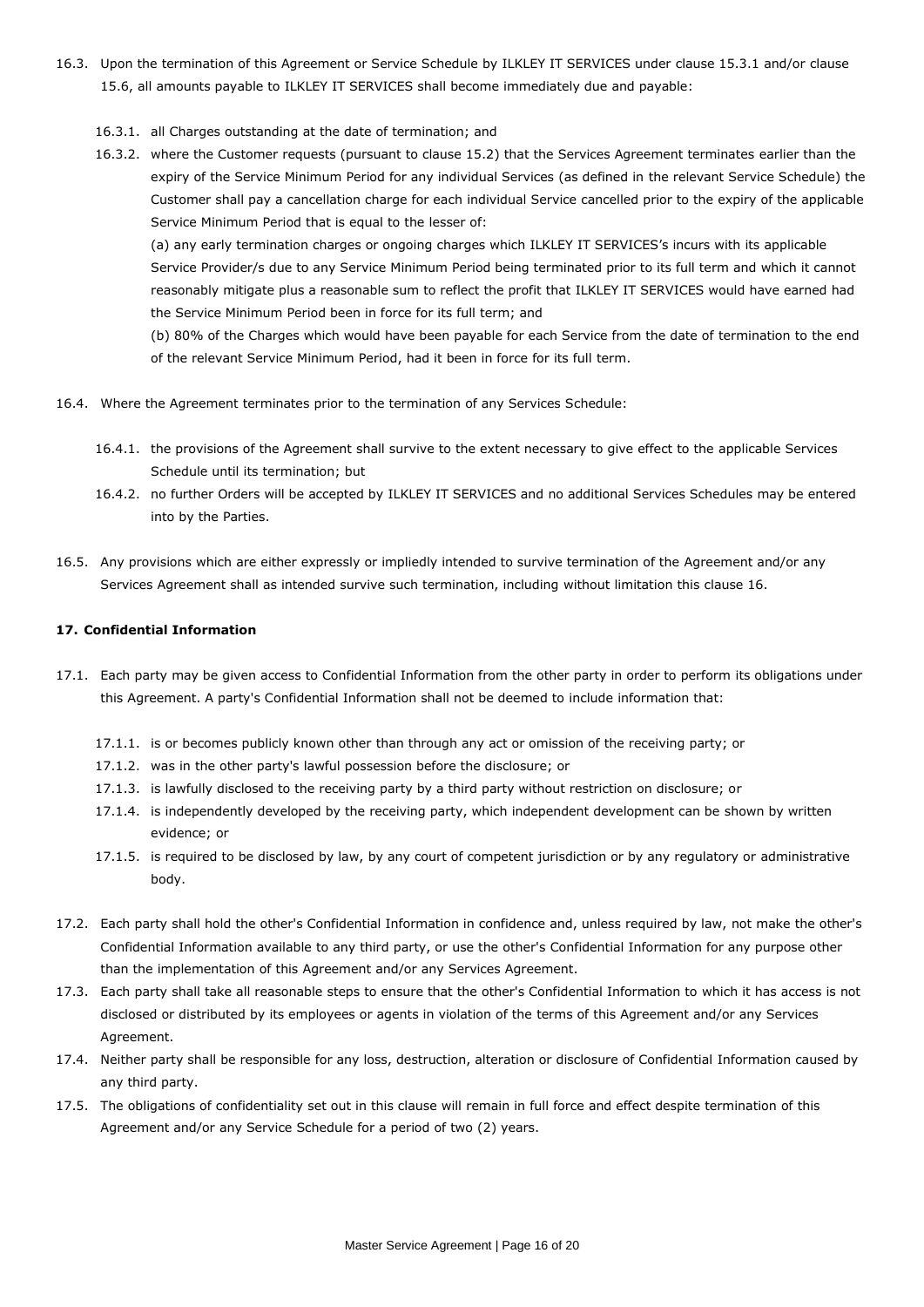17.6. Each Party warrants to the other that it has obtained and will keep in force all requisite registrations under the Data Protection Act 1998 (the "Data Protection Act") throughout the Term of this Agreement and/or any Service Schedule and will comply at all times with the provisions of the Data Protection Act and each Party agrees to indemnify defend and hold harmless the other Party against all claims, liabilities, losses and costs (including reasonable and properly incurred legal costs) arising directly in connection with the breach of this clause except where such claims, liabilities, losses and costs arise from negligence or breach of this Agreement and/or any Service Schedule by the party seeking to rely on the indemnity in this clause 17.6.

## **18. Assignment**

- 18.1. Subject to clause 19.2, neither party shall without the prior written consent of the other (which cannot be unreasonably conditioned, withheld or delayed) assign, transfer, charge or deal in any way with this Agreement and/or any Services Agreement or any of its rights under it, or purport to do any of these things, nor sub-contract any or all of its obligations under this Agreement and/or any Services Agreement to any party.
- 18.2. ILKLEY IT SERVICES may sub-contract all or any part of the Services to a third party without the consent of the Customer, providing that ILKLEY IT SERVICES remains liable (subject always to the limitations and exclusions of liability contained in this Agreement) for the acts and omissions of its sub-contractors.

## **19. Escalation and Dispute Resolution**

- 19.1. If a dispute arises out of or in connection with the Agreement and/or any Services Agreement or the performance, validity or enforceability of them (Dispute) then, except as expressly provided in this Agreement, the parties shall follow the dispute escalation procedure set out on the ILKLEY IT SERVICES website.
- 19.2. Compliance with clause 12.1 shall not prevent the parties commencing or continuing court proceedings or referring the Dispute to Ofcom in accordance with any right (if any) either party may have to request a determination or other steps for its resolution.

## **20. Variations**

No variation of this Agreement and/or any Services Agreement shall be valid unless it is in writing and signed by or on behalf of each of the Parties.

## **21. Entire Agreement**

- 21.1. This Agreement and any Services Schedules constitutes the entire complete and only agreement between the Parties in relation to its subject matter, and replaces and extinguishes all prior agreements, undertakings, arrangements, understandings or statements of any nature made by the Parties, whether oral or written, with respect to such subject matter.
- 21.2. Each Party acknowledges that it has not relied on any statements, warranties or representations, understandings or agreements (whether written or oral) given or made by or on behalf of any other Party under or in connection with this Agreement and/or any Services Schedule other than those expressly set out or referred to in the Agreement. Each Party further acknowledges that it shall have no rights or remedies with respect to such subject matter other than under this Agreement and any Service Schedule.
- 21.3. The parties irrevocably and unconditionally waive any right they may have to claim damages for any misrepresentation arrangement understanding or agreement not contained in the Agreement or for any breach of any representation not contained in the Agreement (unless such misrepresentation or representation was made fraudulently).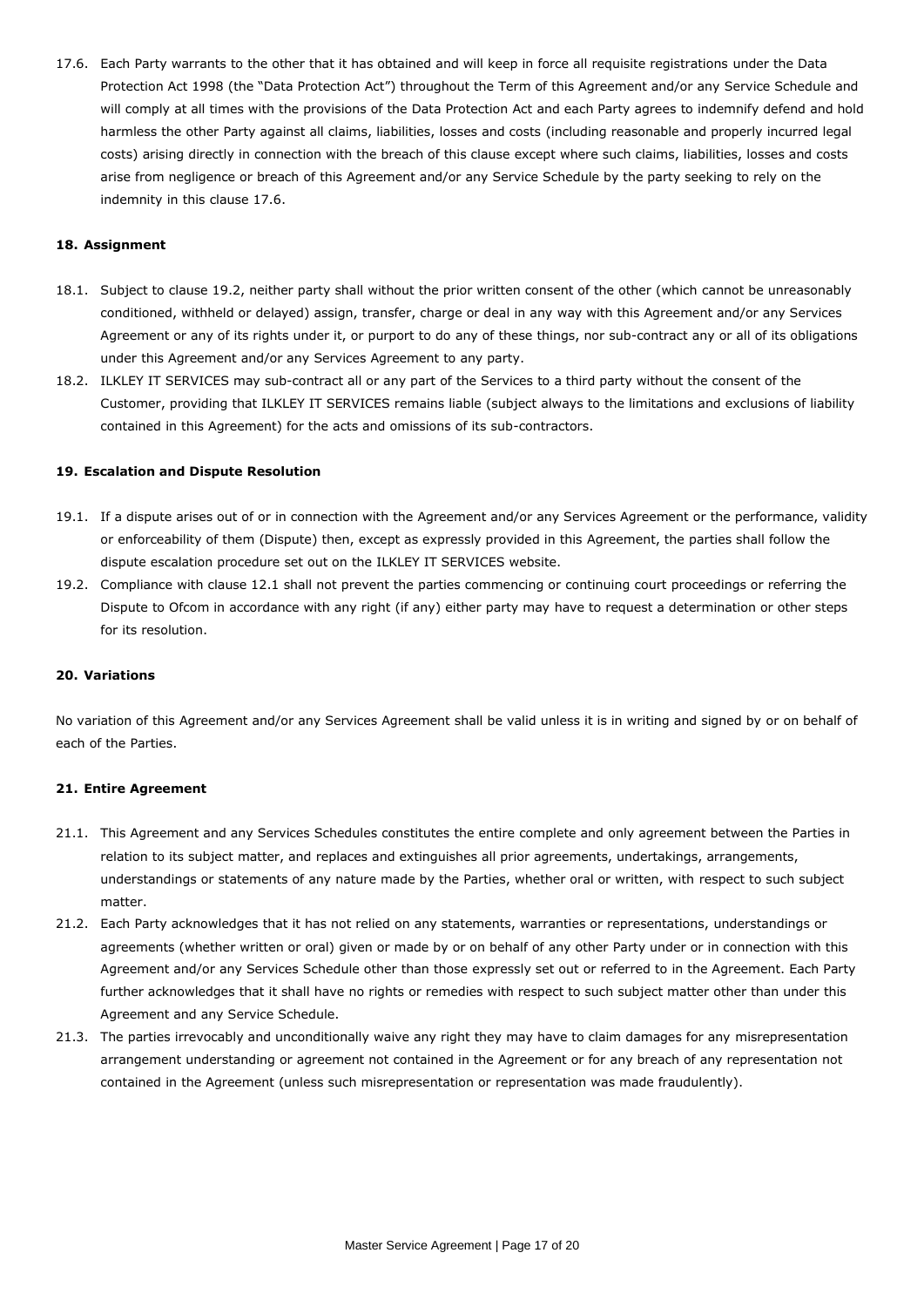## **22. Notices**

Unless provided otherwise in this Agreement and/or any Services Agreement, any notice or other communication to be given under this Agreement and/or any Services Agreement ("Notice") shall be in writing (which for this purpose includes email), signed by or on behalf of the Party giving it and may be served by sending it by fax, delivering it by hand or sending it by a recorded postal delivery service to the address and for the attention of the relevant Party using their last known address stated within the control panel:

## **For ILKLEY IT SERVICES:**

| For the attention of: | Accounts Department                                 |
|-----------------------|-----------------------------------------------------|
| Address:              | 4 STRATHMORE ROAD, ILKLEY, WEST YORKSHIRE, LS29 8PO |
| Email address:        | accounts@ilkleyitservices.co.uk                     |

#### 22.1. Any Notice shall be deemed to have been served:

- 22.1.1. if delivered by hand, at the time and date of delivery;
- 22.1.2. if sent by fax, on receipt of report of successful transmission; and
- 22.1.3. if sent by post, at the expiration of 3 Business Days after the envelope containing the same was delivered into the custody of the postal authorities, provided that where, in the case of delivery by hand or fax, such delivery or transmission occurs after 6pm on a Business Day or on a day which is not a Business Day, service shall be deemed to occur at 9am on the next following Business Day;
- 22.1.4. If sent by email, on receipt of a reply within 1 working day.

## **23. Waiver**

No waiver by either Party of any breach of any provision of this Agreement and/or any Services Agreement by the other shall be considered as a waiver of any subsequent breach of the same or any other provision.

#### **24. Severance**

If any provision of this Agreement and/or any Services Agreement is held by any competent authority to be invalid or unenforceable in whole or in part the validity of the other provisions of this Agreement or a Services Agreement and the remainder of the provision in question shall not be affected.

#### **25. Governing Law and Jurisdiction**

- 25.1. This Agreement, all Services Agreements and any dispute or claim arising out of or in connection with its or their subject matter or formation (including non-contractual disputes or claims) shall be governed by and construed in accordance with the laws of England.
- 25.2. The parties irrevocably agree that the courts of England shall have exclusive jurisdiction to settle any dispute or claim that arises out of or in connection with this Agreement and/or any Services Agreement or its or their subject matter or formation (including non-contractual disputes or claims).
- 25.3. For the avoidance of doubt, clause 25.2 shall not prevent a party bringing enforcement proceedings of a judgment obtained in England in any jurisdiction.

## **26. Third Party Rights**

26.1. Any person who is not a party to this Agreement and/or any Services Agreement shall not have any rights under or in connection with it by virtue of the Contracts (Rights of Third Parties) Act 1999; and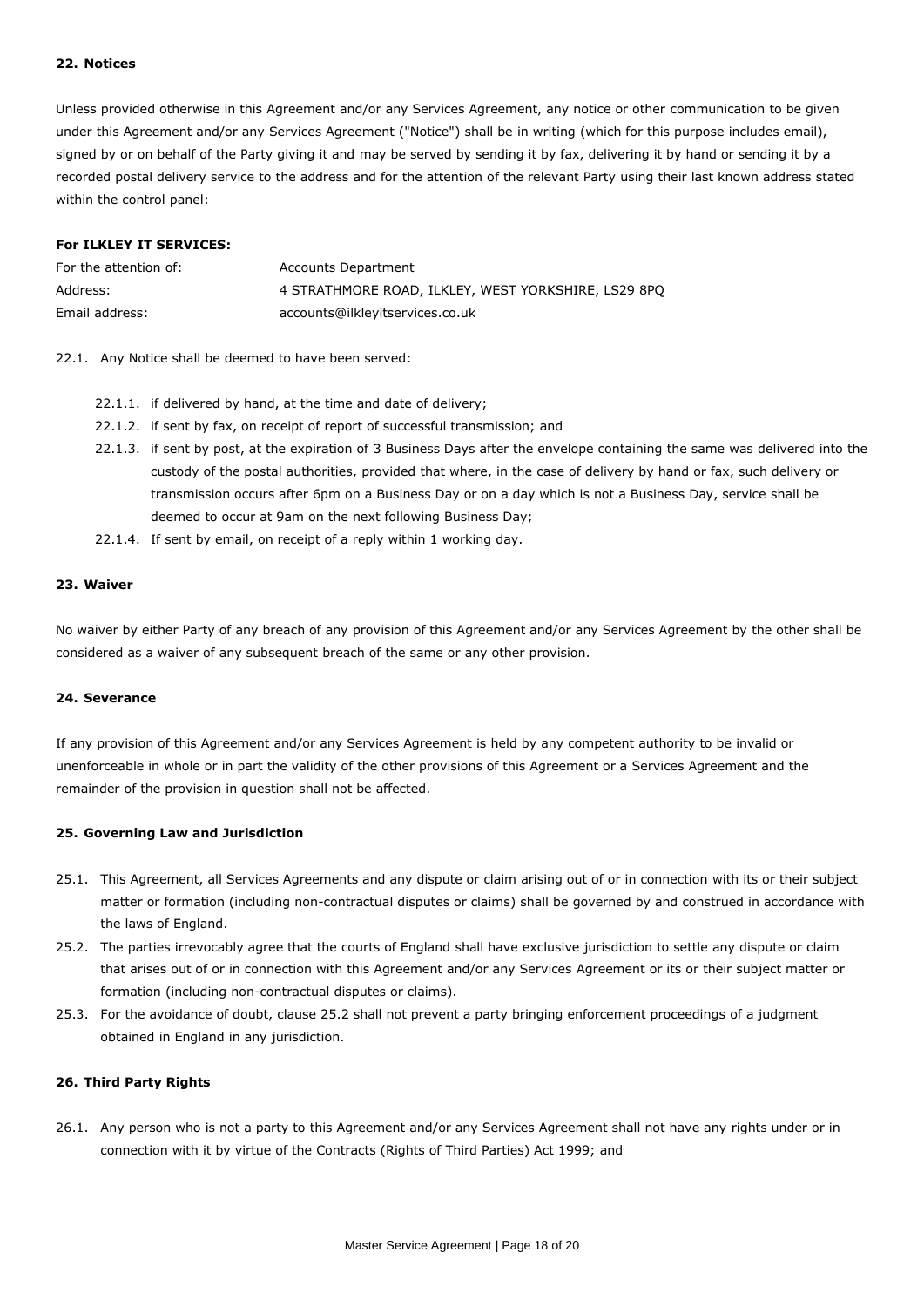## **27. Counterparts**

27.1. This Agreement and any Services Agreement may be executed in any number of counterparts, each of which when executed and delivered shall constitute an original of this Agreement or a Services Schedule (as applicable), but all the counterparts shall together constitute the same agreement.

## **28. Anti-Bribery**

- 28.1. The Customer shall, and shall procure that its staff, employees, agents and any other persons who perform its obligations under the Agreement (or otherwise carries out activities in relation to it) for and on behalf of it in connection with the Agreement shall:
	- 28.1.1. comply with all applicable statutes, statutory instruments, bye-laws, orders, directives, treaties, decrees an laws which relate to the anti-bribery and/or anti-corruption, including the Bribery Act 2010 (Anti-Bribery Laws);
	- 28.1.2. not offer, promise, give, request, agree to receive, receive or accept a bribe or financial or other advantage or commit any corrupt act;
	- 28.1.3. have and shall maintain in place throughout the term of the agreement its own policies and procedures, including adequate procedures under the Bribery Act 2010, to ensure compliance with the Anti-Bribery Laws and the Relevant Policies, and will enforce them where appropriate;
	- 28.1.4. not do or omit to do any act or thing which constitutes or may constitute an offence under Anti-Bribery Laws;
	- 28.1.5. not do or omit to do any act or thing which causes or may cause ILKLEY IT SERVICES to be in breach of and/or commit an offence under any Anti-Bribery Laws;
	- 28.1.6. without prejudice to Clause 29, not do or omit to do any act or thing which causes or may cause ILKLEY IT SERVICES to be guilty of an offence under section 7 Bribery Act 2010 (or would or may do so if ILKLEY IT SERVICES was unable to prove that it had in place adequate procedures designed to prevent persons associated with it from undertaking such conduct); and
	- 28.1.7. provide ILKLEY IT SERVICES (at the Customer's cost) with such reasonable assistance as it may require from time to time to enable it to perform any activity required by any relevant government or agency in any relevant jurisdiction for the purpose of compliance with any Anti- Bribery Laws.
- 28.2. The Customer shall:
	- 28.2.1. promptly report to ILKLEY IT SERVICES any request or demand for any financial or other advantage of any kind received in connection with the performance of the agreement by it or by its employees, agents or any other person who performs the Agreement (or otherwise carries out activities in relation to it) for or on behalf of it in connection with the agreement; and
	- 28.2.2. upon request, certify in writing that the Customer has complied with all of its obligations under this Clause 28. The Customer shall provide such supporting evidence of compliance as ILKLEY IT SERVICES may reasonably request.
- 28.3. The Customer warrants to ILKLEY IT SERVICES that it has not, and its staff, employees, agents and any other persons who perform the Agreement (or otherwise carries out activities in relation to it) for or on behalf of it in connection with the Agreement have not breached any applicable Anti-Bribery Laws; been convicted of any offence involving bribery, corruption, fraud or dishonesty; offered, promised, given, requested, agreed to receive, received or accepted a bribe or financial or other advantage or committed any corrupt act; done or omitted to do any act or thing which constitutes or may constitute an offence under the Anti-Bribery Laws; done or omitted to do any act or thing which caused or may cause any person to be in breach of and/or commit an offence under any Anti-Bribery Law; done or omitted to do any act or thing which caused or may cause any person to be guilty of an offence under section 7 Bribery Act 2010; or given any financial or other advantage, inducement or reward to any person in connection with the awarding or continuation in force of this agreement.